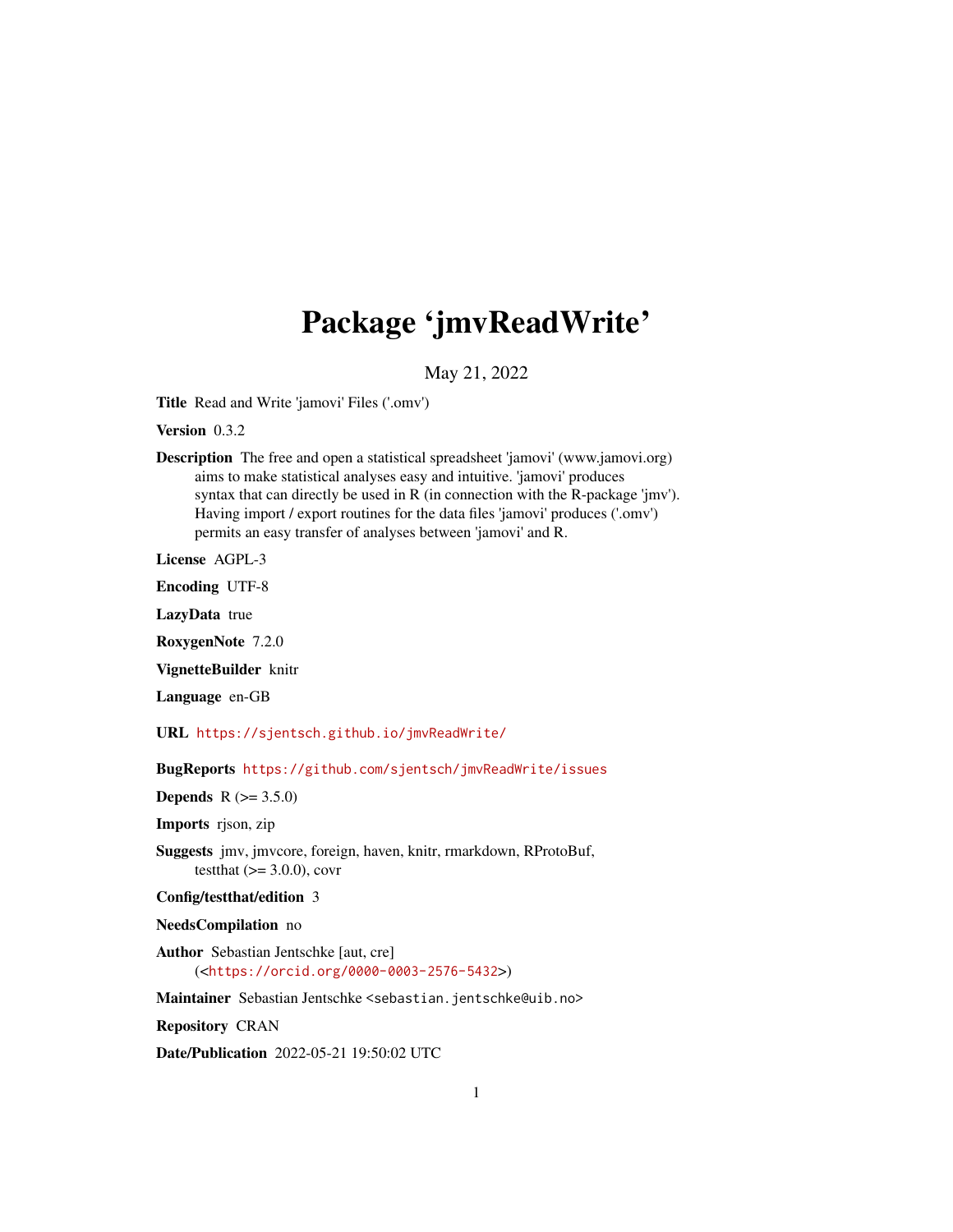### <span id="page-1-0"></span>R topics documented:

| Index |                                                                                                                 | 24 |
|-------|-----------------------------------------------------------------------------------------------------------------|----|
|       |                                                                                                                 |    |
|       |                                                                                                                 |    |
|       |                                                                                                                 |    |
|       |                                                                                                                 |    |
|       |                                                                                                                 |    |
|       |                                                                                                                 |    |
|       |                                                                                                                 |    |
|       | $long2wide_{conv} \ldots \ldots \ldots \ldots \ldots \ldots \ldots \ldots \ldots \ldots \ldots \ldots \ldots 9$ |    |
|       |                                                                                                                 |    |
|       |                                                                                                                 |    |
|       |                                                                                                                 |    |
|       |                                                                                                                 |    |
|       |                                                                                                                 |    |

AlbumSales *Imagine that you worked for a record company and that your boss was interested in predicting album sales from advertising.*

#### Description

The data set is fictional and was constructed by Andy Field who therefore owns the copyright. The data set is also publicly available on the website that accompanies Andy Field's book, https://edge.sagepub.com/field5e. Without Andy Field's explicit consent, this data set may not be distributed for commercial purposes, this data set may not be edited, and this data set may not be presented without acknowledging its source (i.e., the terms of a CC BY-NC-ND license).

#### Usage

AlbumSales

#### Format

A data.frame with 60 rows, each one representing a different album, and 5 variables

Adverts numericAmount (in thousands of pounds) spent promoting the album before release

Airplay integerHow many times songs from the album were played on a prominent national radio station in the week before release

Image integerHow attractive people found the band's image (out of 10)

Sales integerSales (in thousands) of each album in the week after release

#### Details

Reference: Field, A. P. (2017). Discovering Statistics Using IBM SPSS Statistics (5th ed.). Sage.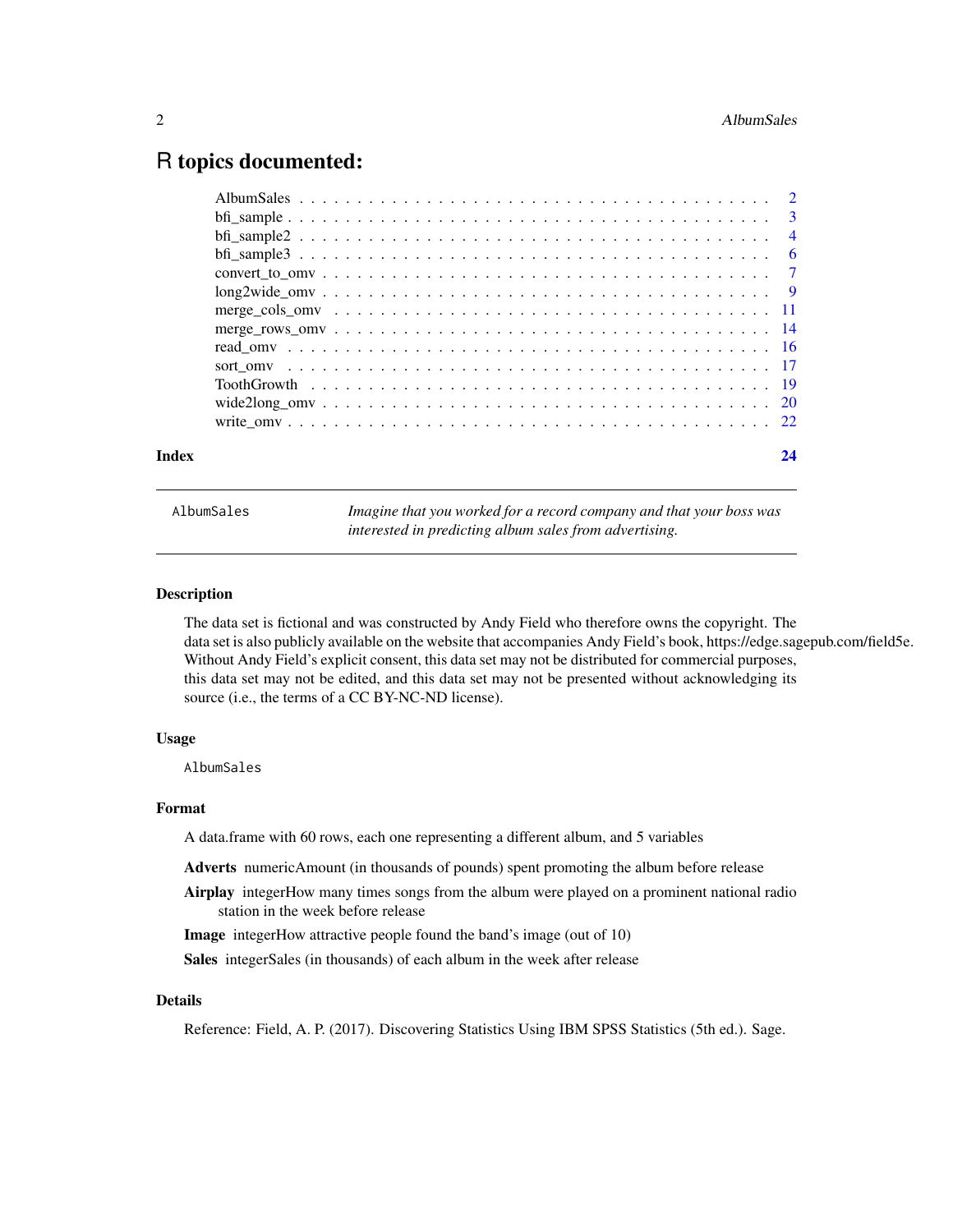<span id="page-2-0"></span>bfi\_sample *Twenty-five personality self-report items taken from the International Personality Item Pool*

#### **Description**

The data set contains responses from 250 participants filling in twenty-five personality self-report items taken from the International Personality Item Pool (https://ipip.ori.org) as part of the Synthetic Aperture Personality Assessment (SAPA) web-based personality assessment (https://sapaproject.org) project. The 25 items are organized by five putative factors: Agreeableness (A1 to A5), Conscientiousness (C1 to C5), Extraversion (E1 to E5), Neuroticism (N1 to N5), and Openness (N1 to N5). The items were short phrases that the respondent should answer by indicating how accurately the statement describes their typical behaviour or attitude. Responses were collected using a 6-point scale: 1 - Very inaccurate, 2 - Moderately inaccurate, 3 - Slightly inaccurate, 4 - Slightly accurate, 5 - Moderately accurate, 6 - Very accurate.

#### Usage

bfi\_sample

#### Format

A data.frame with 254 rows (250 original respondents, 4 manually generated for testing) and 33 variables

- ID characterRespondent ID
- A1 integerAm indifferent to the feelings of others. (reversed)
- A2 integerInquire about others' well-being.
- A3 integerKnow how to comfort others.
- A4 integerLove children.
- A5 integerMake people feel at ease.
- C1 integerAm exacting in my work.
- C2 integerContinue until everything is perfect.
- C3 integerDo things according to a plan.
- C4 integerDo things in a half-way manner. (reversed)
- C5 integerWaste my time. (reversed)
- E1 integerDon't talk a lot. (reversed)
- E2 integerFind it difficult to approach others. (reversed)
- E3 integerKnow how to captivate people.
- E4 integerMake friends easily.
- E5 integerTake charge.
- N1 integerGet angry easily.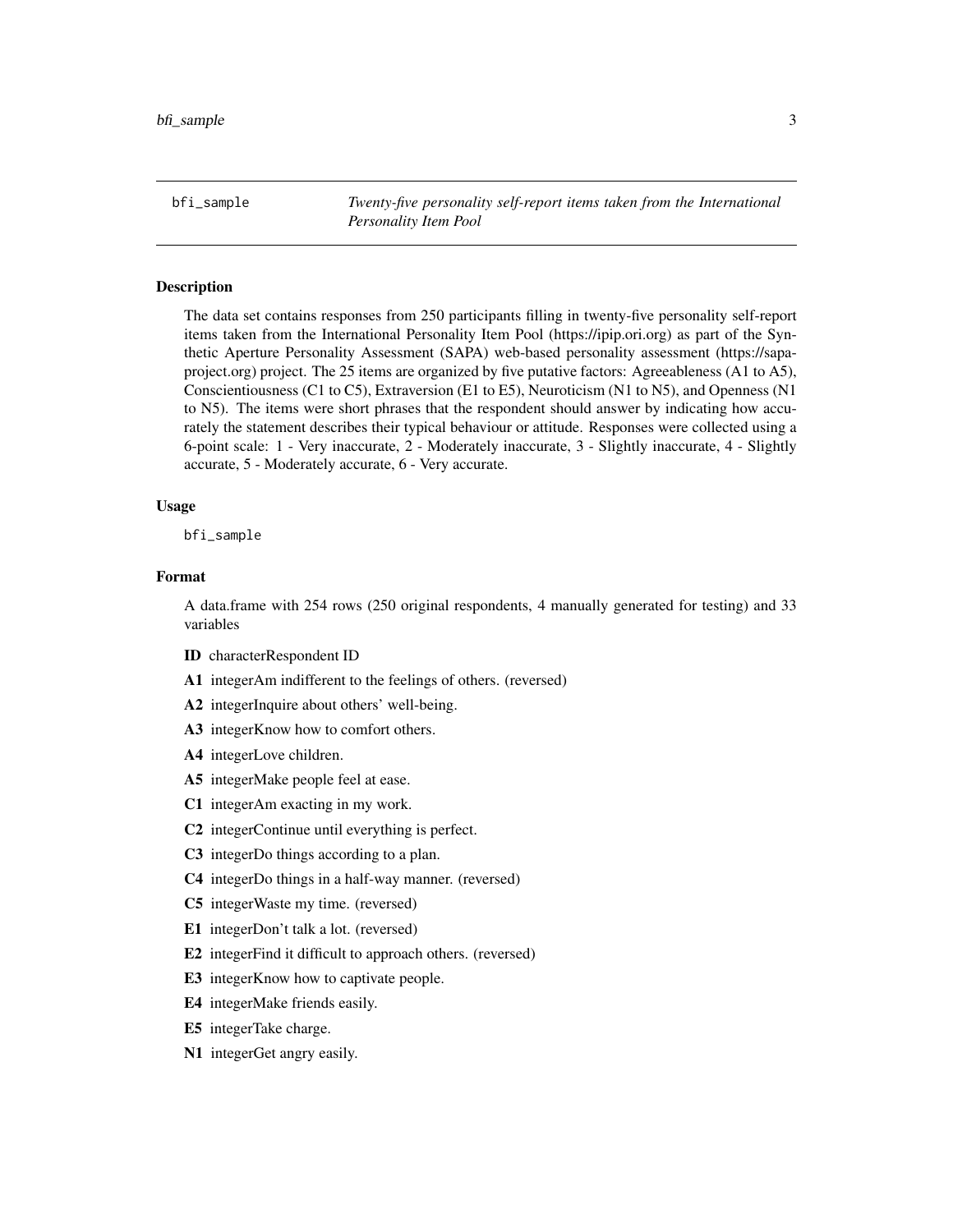- <span id="page-3-0"></span>
- N2 integerGet irritated easily.
- N3 integerHave frequent mood swings.
- N4 integerOften feel blue.
- N5 integerPanic easily.
- O1 integerAm full of ideas.
- O2 integerAvoid difficult reading material. (reversed)
- O3 integerCarry the conversation to a higher level.
- O4 integerSpend time reflecting on things.
- O5 integerWill not probe deeply into a subject. (reversed)
- gender factorGender of the respondent (female, male)
- age integerAge of the respondent (years)
- AD numericExponent of age (computed: EXP(age))
- AF factorRandom data (for testing)
- AG factorRandom data (for testing)
- age\_tr factorAge of the respondent (transformed, as decades: 1 10-19, 2 20-29, 3 30-39, 4 40-49, 5 - 50-59, 6 - 60 and over)
- ID2 characterRespondent ID (for testing; "A" + random-generated 5-digit-code)

bfi\_sample2 *Twenty-five personality self-report items taken from the International Personality Item Pool (includes jamovi-attributes; should result in a file identical to bfi\_sample2.omv under "extdata" when written with write\_omv)*

#### **Description**

The data set contains responses from 250 participants filling in twenty-five personality self-report items taken from the International Personality Item Pool (https://ipip.ori.org) as part of the Synthetic Aperture Personality Assessment (SAPA) web-based personality assessment (https://sapaproject.org) project. The 25 items are organized by five putative factors: Agreeableness (A1 to A5), Conscientiousness (C1 to C5), Extraversion (E1 to E5), Neuroticism (N1 to N5), and Openness (N1 to N5). The items were short phrases that the respondent should answer by indicating how accurately the statement describes their typical behaviour or attitude. Responses were collected using a 6-point scale: 1 - Very inaccurate, 2 - Moderately inaccurate, 3 - Slightly inaccurate, 4 - Slightly accurate, 5 - Moderately accurate, 6 - Very accurate. The data set includes the jamovi-attributes. It is supposed to result in an identical file compared to the bfi\_sample2.omv-file contained in the extdata-directory of the package when written with write omv.

#### Usage

bfi\_sample2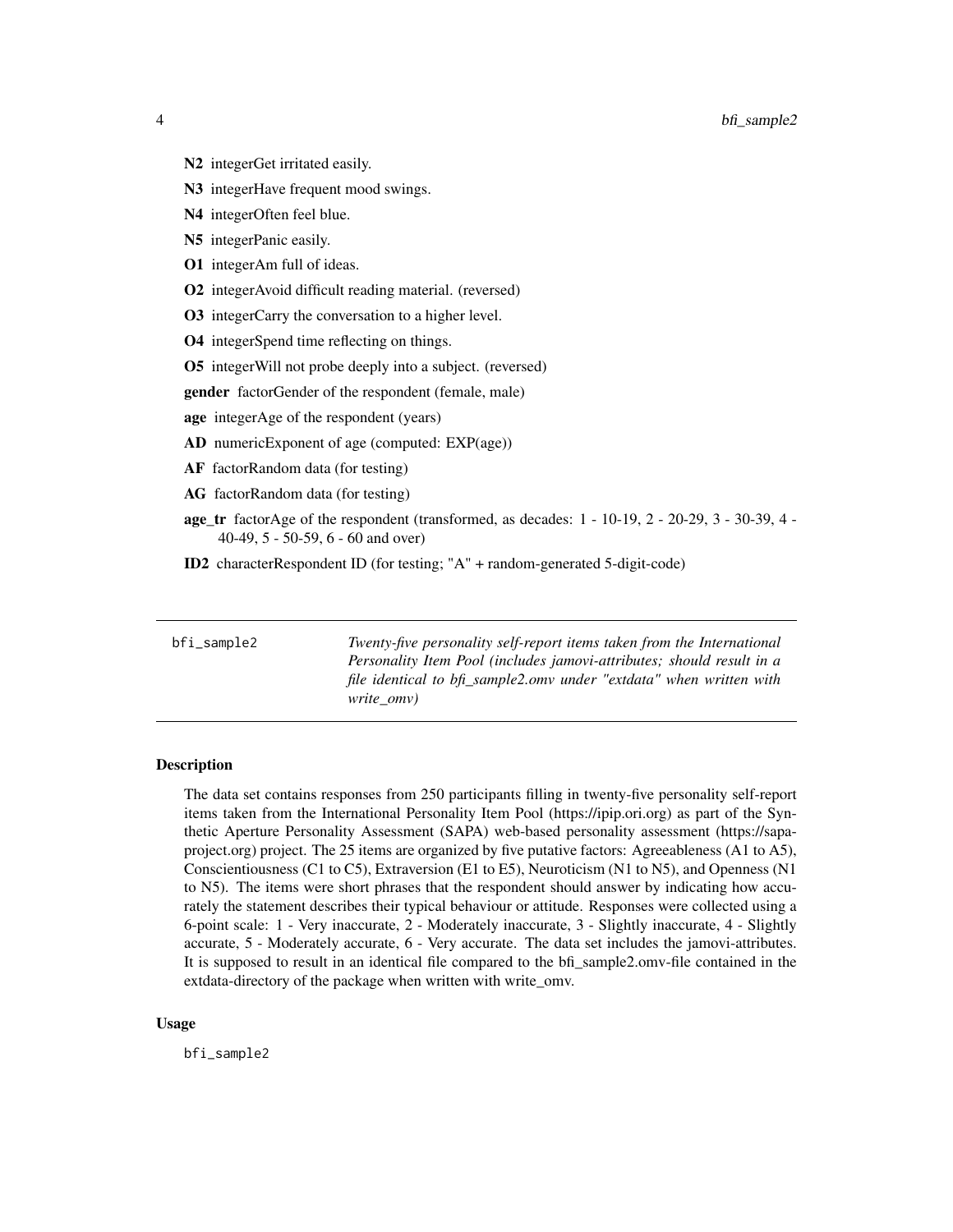#### bfi\_sample2 5

#### Format

A data.frame with 250 rows and 29 variables

- ID characterRespondent ID
- A1 integerAm indifferent to the feelings of others. (reversed)
- A2 integerInquire about others' well-being.
- A3 integerKnow how to comfort others.
- A4 integerLove children.
- A5 integerMake people feel at ease.
- C1 integerAm exacting in my work.
- C2 integerContinue until everything is perfect.
- C3 integerDo things according to a plan.
- C4 integerDo things in a half-way manner. (reversed)
- C5 integerWaste my time. (reversed)
- E1 integerDon't talk a lot. (reversed)
- E2 integerFind it difficult to approach others. (reversed)
- E3 integerKnow how to captivate people.
- E4 integerMake friends easily.
- E5 integerTake charge.
- N1 integerGet angry easily.
- N<sub>2</sub> integerGet irritated easily.
- N3 integerHave frequent mood swings.
- N4 integerOften feel blue.
- N5 integerPanic easily.
- O1 integerAm full of ideas.
- O2 integerAvoid difficult reading material. (reversed)
- O3 integerCarry the conversation to a higher level.
- O4 integerSpend time reflecting on things.
- O5 integerWill not probe deeply into a subject. (reversed)
- gender factorGender of the respondent (female, male)
- age integerAge of the respondent (years)
- ID2 characterRespondent ID (for testing; "A" + random-generated 4-digit-code)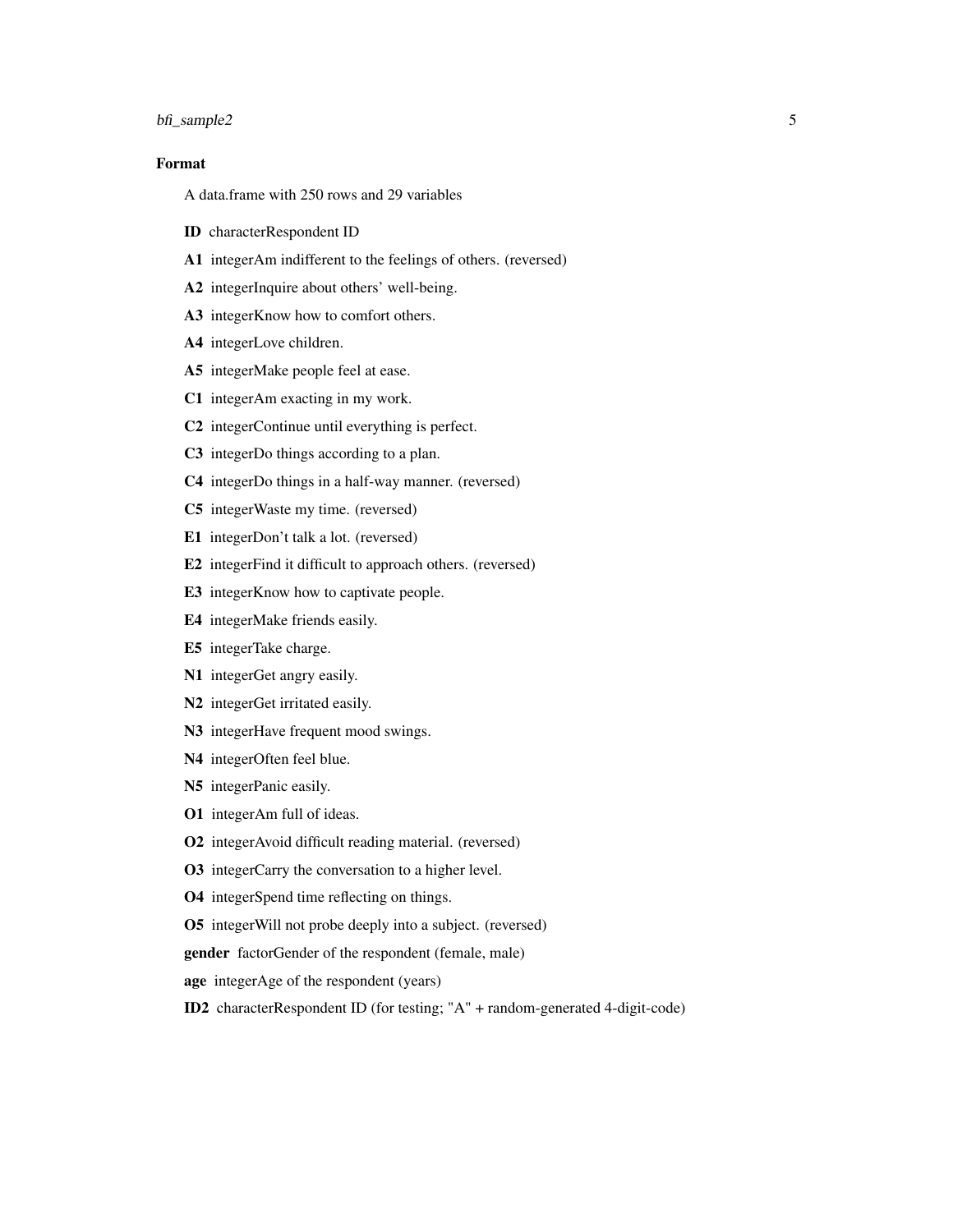<span id="page-5-0"></span>bfi\_sample3 *Twenty-five personality self-report items taken from the International Personality Item Pool (testing file for ordered factors / "Ordinal" variables in jamovi)*

#### Description

The data set contains responses from 250 participants filling in twenty-five personality self-report items taken from the International Personality Item Pool (https://ipip.ori.org) as part of the Synthetic Aperture Personality Assessment (SAPA) web-based personality assessment (https://sapaproject.org) project. The 25 items are organized by five putative factors: Agreeableness (A1 to A5), Conscientiousness (C1 to C5), Extraversion (E1 to E5), Neuroticism (N1 to N5), and Openness (N1 to N5). The items were short phrases that the respondent should answer by indicating how accurately the statement describes their typical behaviour or attitude. Responses were collected using a 6-point scale: 1 - Very inaccurate, 2 - Moderately inaccurate, 3 - Slightly inaccurate, 4 - Slightly accurate, 5 - Moderately accurate, 6 - Very accurate. The data set includes the jamovi-attributes. It is supposed to result in an identical file compared to the bfi\_sample2.omv-file contained in the extdata-directory of the package when written with write omv.

#### Usage

bfi\_sample3

#### Format

A data.frame with 250 rows and 28 variables

- ID integerRespondent ID
- A1 ordered factorAm indifferent to the feelings of others. (reversed)
- A2 ordered factorInquire about others' well-being.
- A3 ordered factorKnow how to comfort others.
- A4 ordered factorLove children.
- A5 ordered factorMake people feel at ease.
- C1 ordered factorAm exacting in my work.
- C2 ordered factorContinue until everything is perfect.
- C3 ordered factorDo things according to a plan.
- C4 ordered factorDo things in a half-way manner. (reversed)
- C5 ordered factorWaste my time. (reversed)
- E1 ordered factorDon't talk a lot. (reversed)
- E2 ordered factorFind it difficult to approach others. (reversed)
- E3 ordered factorKnow how to captivate people.
- E4 ordered factorMake friends easily.
- E5 ordered factorTake charge.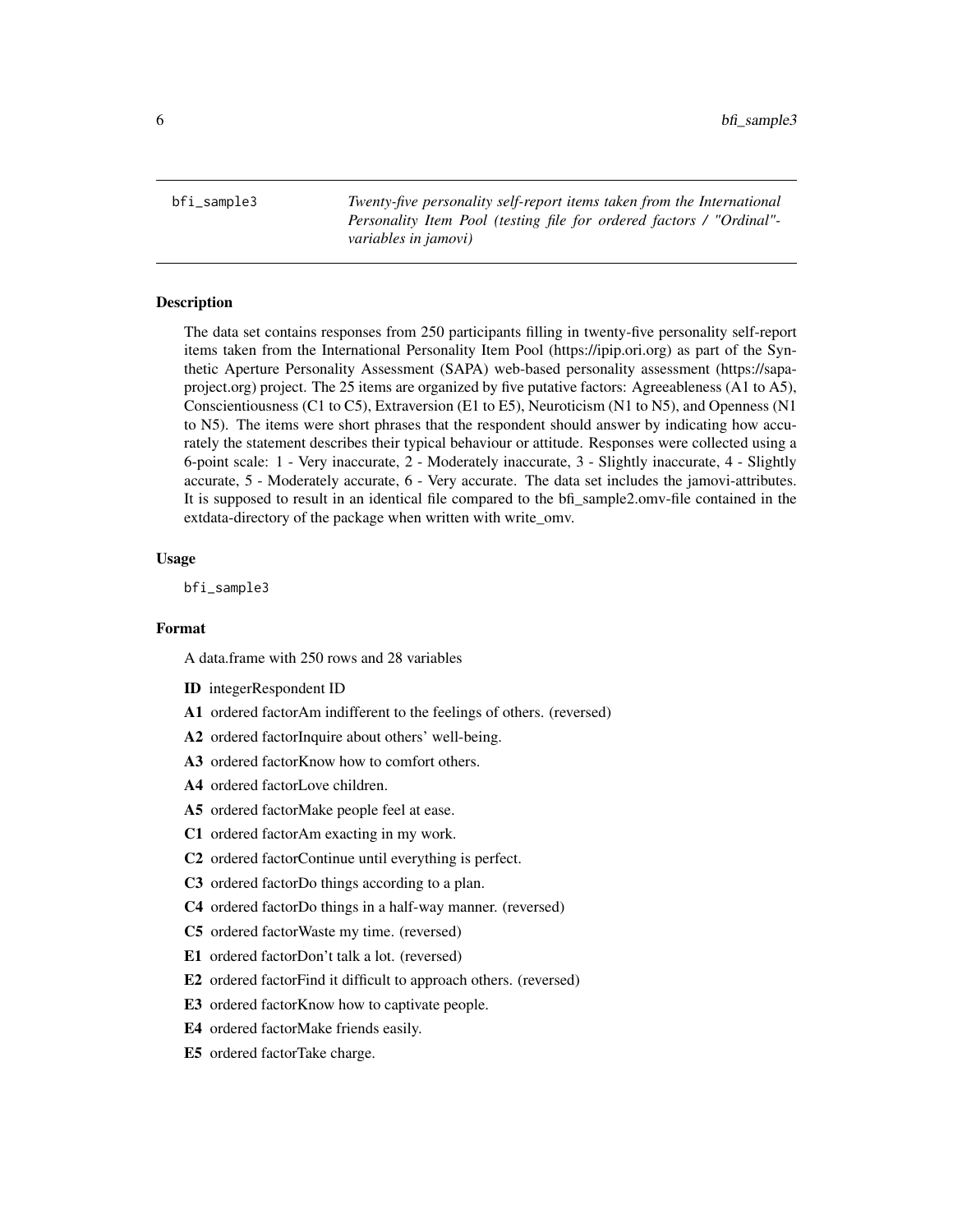- <span id="page-6-0"></span>N1 ordered factorGet angry easily.
- N2 ordered factorGet irritated easily.
- N3 ordered factorHave frequent mood swings.
- N4 ordered factorOften feel blue.
- N5 ordered factorPanic easily.
- O1 ordered factorAm full of ideas.
- O2 ordered factorAvoid difficult reading material. (reversed)
- O3 ordered factorCarry the conversation to a higher level.
- O4 ordered factorSpend time reflecting on things.
- O5 ordered factorWill not probe deeply into a subject. (reversed)
- gender factorGender of the respondent (Females, Males)
- age integerAge of the respondent (years)

convert\_to\_omv *Convert data files (CSV, R, other statistics packages) into .omv-files for the statistical spreadsheet 'jamovi' (www.jamovi.org)*

#### Description

Convert data files (CSV, R, other statistics packages) into .omv-files for the statistical spreadsheet 'jamovi' (www.jamovi.org)

#### Usage

```
convert_to_omv(
 fleInp = ",
  fleOut = ".
 varSrt = c(),
 usePkg = c("foreign", "haven"),
  selset = "",...
)
```

| fleInp | Name (including the path, if required) of the data file to be read ("FILENAME.ext";<br>default: ""); supports CSV and R-files natively, or other file types if "foreign" or<br>"haven" are installed |
|--------|------------------------------------------------------------------------------------------------------------------------------------------------------------------------------------------------------|
| fleOut | Name (including the path, if required) of the data file to be written ("FILE-<br>NAME.omv"; default: ""); if empty, the extension of flelnp is replaced with<br>".omv"                               |
| varSrt | Variable(s) that are used to sort the data frame (see Details; if empty, the row<br>order of the input file is kept; default: $c()$                                                                  |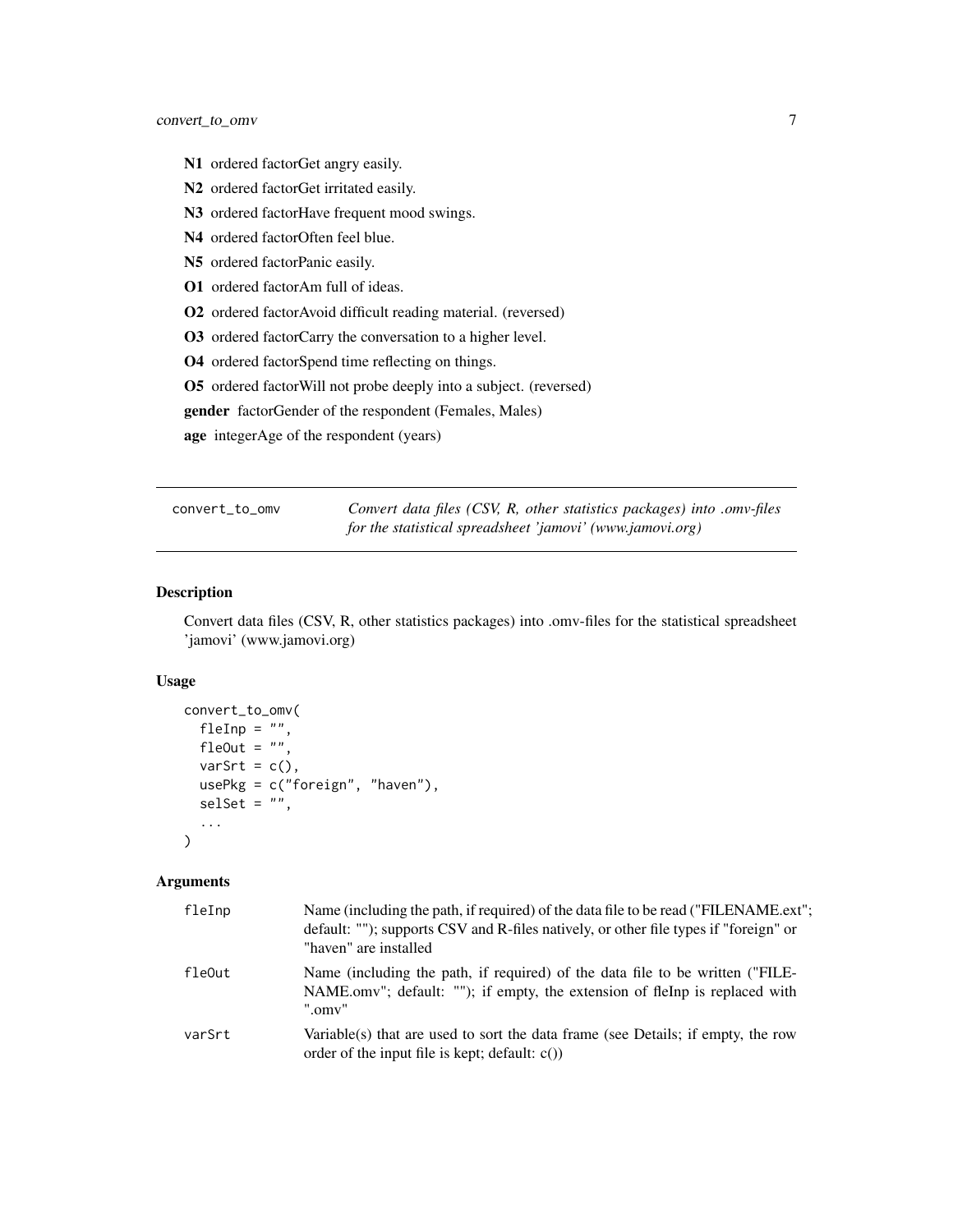| usePkg | Name of the package: "foreign" or "haven" that shall be used to read SPSS,                                 |
|--------|------------------------------------------------------------------------------------------------------------|
|        | Stata and SAS files; "foreign" is the default (it comes with base R), but "haven"                          |
|        | is newer and more comprehensive                                                                            |
| selSet | Name of the data set that is to be selected from the workspace (only applies<br>when reading .RData-files) |
| .      | Additional arguments passed on to methods; see Details below                                               |

#### Details

The ellipsis-parameter (...) can be used to submit arguments / parameters to the functions that are used for reading the data. These are: read\_omv (for jamovi-files), read.table (for CSV / TSV files), readRDS (for rds-files), read\_sav (needs R-package "haven") or read.spss (needs Rpackage "foreign") for SPSS-files, read\_dta ("haven") / read.dta ("foreign") for Stata-files, read\_sas ("haven") for SAS-data-files, and read\_xpt ("haven") / read.xport ("foreign") for SAS-transportfiles. For reading CSV / TSV files, similar defaults as read.csv (CSV) and read.delim (TSV) are used; both are based upon read.table but with setting reasonable defaults for the respective file types. If you would like to use "haven", it may be needed to install it manually (i.e., install.packages("haven", dep = TRUE)).

```
## Not run:
library(jmvReadWrite);
# Example 1: Convert from RDS
# (use ToothGrowth as example, save it as RDS)
nmeInp <- paste0(tempfile(), ".rds");
nmeOut <- paste0(tempfile(), ".omv");
saveRDS(jmvReadWrite::ToothGrowth, nmeInp);
convert\_to\_omv(fleImp = nmeImp, fleOut = nmeOut);cat(list.files(dirname(nmeOut), basename(nmeOut)));
# -> "file[...].omv" ([...] contains a random combination of numbers / characters
cat(file.info(nmeOut)$size);
# -> 2199 (size may differ on different OSes)
cat(str(read_omv(nmeOut, sveAtt = FALSE)));
# gives a overview of the dataframe (all columns and some attributes,
# sveAtt is intentionally set to FALSE to make the output not too overwhelming)
unlink(nmeInp);
unlink(nmeOut);
# Example 2: Convert from CSV
# (use ToothGrowth again as example, this time save it as CSV)
nmeInp <- paste0(tempfile(), ".csv");
nmeOut <- paste0(tempfile(), ".omv");
write.csv(jmvReadWrite::ToothGrowth, nmeInp);
convert_to_omv(fleImp = nmeImp, fleOut = nmeOut);cat(list.files(dirname(nmeOut), basename(nmeOut)));
cat(file.info(nmeOut)$size);
# -> 2107 (size may differ acc. to OS; the size is smaller than for the RDS-file
# because CSV can store fewer attributes, e.g., labels)
cat(str(read_omv(nmeOut, sveAtt = FALSE)));
```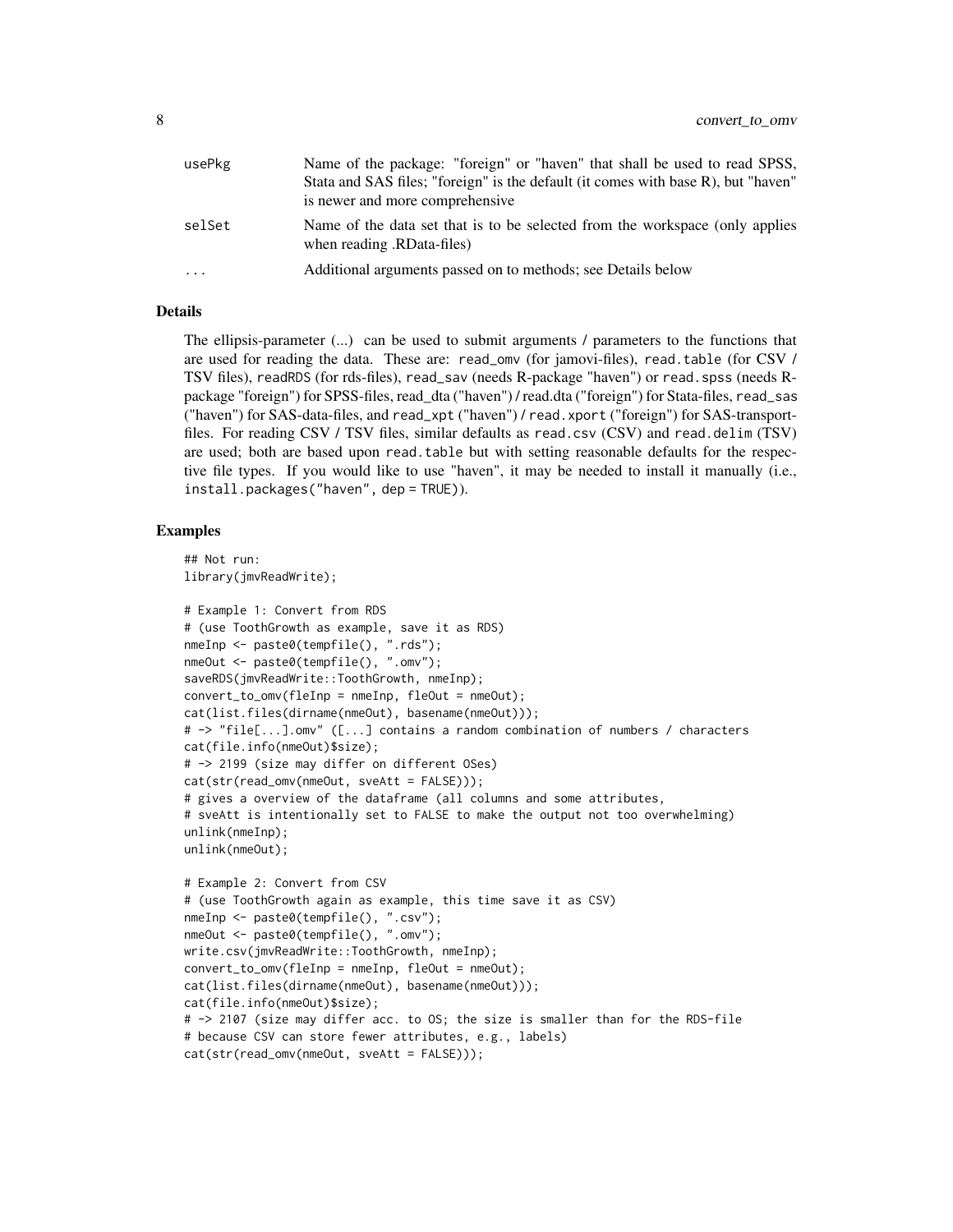<span id="page-8-0"></span>long2wide\_omv 9

# gives a overview of the dataframe (all columns and some attributes) unlink(nmeInp); unlink(nmeOut); ## End(Not run)

long2wide\_omv *Converts .omv-files for the statistical spreadsheet 'jamovi' (www.jamovi.org) from long to wide format*

#### Description

Converts .omv-files for the statistical spreadsheet 'jamovi' (www.jamovi.org) from long to wide format

#### Usage

```
long2wide_omv(
  fleInp = ",
 fleOut = ",
 varID = ",
 varTme = ",
 varTgt = c(),
 varSep = "."varOrd = c("times", "vars"),
 varSrt = c(),
 usePkg = c("foreign", "haven"),
  selSet = "",
  ...
)
```

| fleInp | Name (including the path, if required) of the data file to be read (e.g., "FILE_IN.omv";<br>default: ""); can be any supported file type, see Details below                                         |
|--------|-----------------------------------------------------------------------------------------------------------------------------------------------------------------------------------------------------|
| fleOut | Name (including the path, if required) of the data file to be written (e.g., "FILE_OUT.omv";<br>default: ""); if empty, FILE_IN from fleInp is extended with "_wide(file exten-<br>$sion$ -> .omv)" |
| varID  | Names of one or more variables that identify the same group / individual (de-<br>fault: $c()$                                                                                                       |
| varTme | Name of the variable that differentiates multiple records from the same group /<br>individual (default: "")                                                                                         |
| varTgt | Names of one or more variables to be transformed / reshaped (other variables<br>are excluded, if $empty(c()$ all variables except varTme and varID are included;<br>default: c()                    |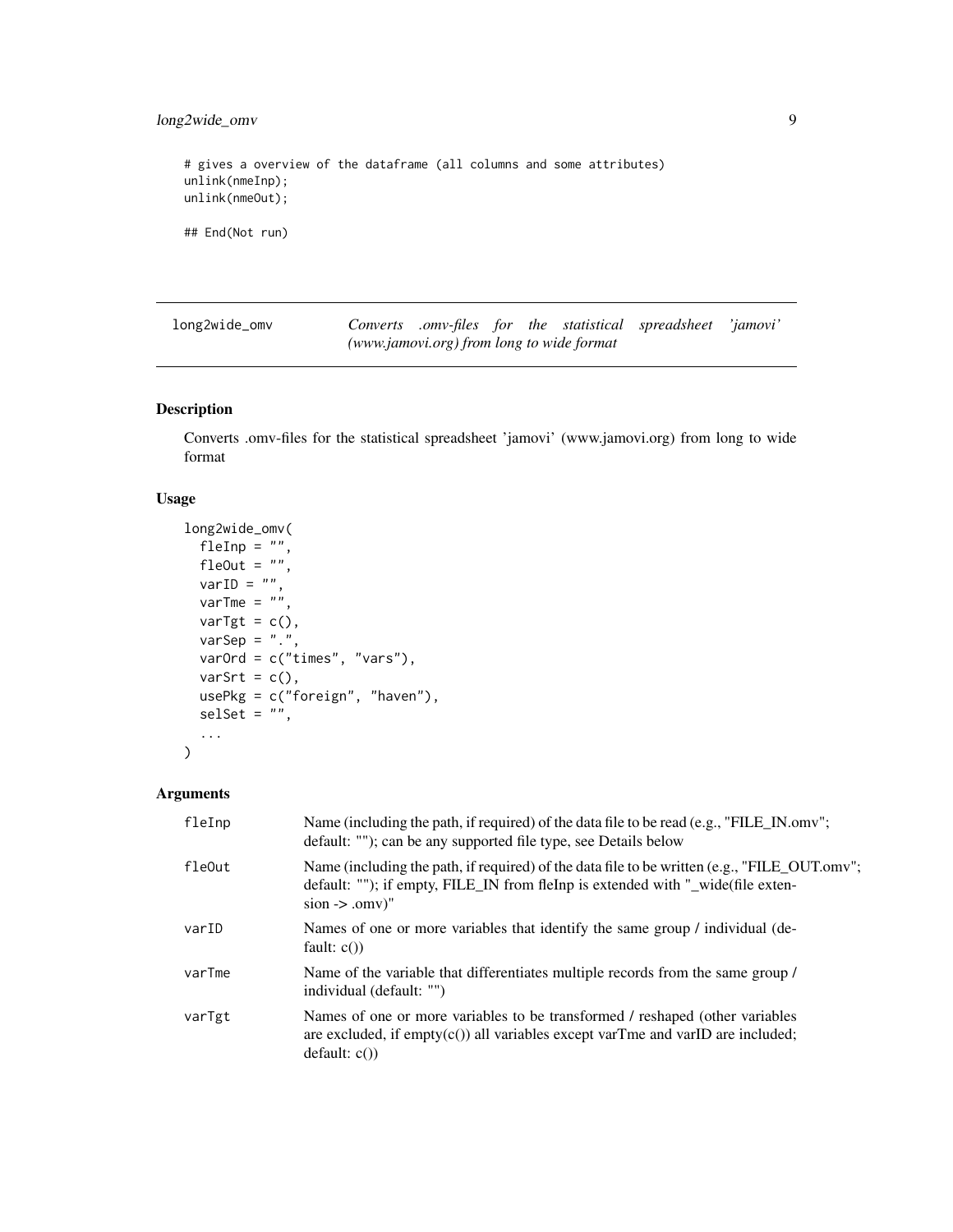| varSep   | Separator character when concatenating the fixed and time-varying part of the<br>variable name ("VAR1.1", "VAR1.2"; default: ".")                                                                  |
|----------|----------------------------------------------------------------------------------------------------------------------------------------------------------------------------------------------------|
| var0rd   | How variables / columns are organized: for "times" (default) the steps of the<br>time varying variable are adjacent, for "vars" the steps of the original columns<br>in the long dataset           |
| varSrt   | Variable(s) that are used to sort the data frame (see Details; if empty, the order<br>returned from reshape is kept; default: $c()$                                                                |
| usePkg   | Name of the package: "foreign" or "haven" that shall be used to read SPSS,<br>Stata and SAS files; "foreign" is the default (it comes with base R), but "haven"<br>is newer and more comprehensive |
| selSet   | Name of the data set that is to be selected from the workspace (only applies)<br>(RData-files) when reading .RData-files                                                                           |
| $\ddots$ | Additional arguments passed on to methods; see Details below                                                                                                                                       |
|          |                                                                                                                                                                                                    |

#### Details

The ellipsis-parameter (...) can be used to submit arguments / parameters to the functions that are used for transforming or reading the data. The transformation uses reshape. When reading the data, the functions are: read\_omv (for jamovi-files), read. table (for CSV / TSV files; using similar defaults as read.csv for CSV and read.delim for TSV which both are based upon read.table but with adjusted defaults for the respective file types), readRDS (for rds-files), read\_sav (needs Rpackage "haven") or read. spss (needs R-package "foreign") for SPSS-files, read\_dta ("haven") / read.dta ("foreign") for Stata-files, read\_sas ("haven") for SAS-data-files, and read\_xpt ("haven") / read.xport ("foreign") for SAS-transport-files. If you would like to use "haven", it may be needed to install it manually (i.e., install.packages("haven", dep = TRUE)).

```
## Not run:
library(jmvReadWrite);
# generate a test dataframe with 100 (imaginary) participants / units of
# observation (ID), 8 measurement (Meas) of one variable (X)
dtaInp \leq data.frame(ID = sort(rep(seq(1:100), 8)),
                    Meas = rep(seq(1, 8), 100),
                    X = runif(800, -10, 10);
cat(str(dtaInp));
# the output should look like this
# 'data.frame': 800 obs. of 3 variables:
# $ ID : int 1 1 1 1 1 1 1 1 2 2 ...
# $ Meas: int 1 2 3 4 5 6 7 8 1 2 ...
# $ X : num ...
# this data set is stored as (temporary) RDS-file and later processed by long2wide
nmeInp <- paste0(tempfile(), ".rds");
nmeOut <- paste0(tempfile(), ".omv");
saveRDS(dtaInp, nmeInp);
long2wide_omv(fleInp = nmeInp, fleOut = nmeOut, varID = "ID", varTme = "Meas", varTgt = "X");
# it is required to give at least the arguments fleInp, varID and varTme
# check whether the file was created and its size
cat(list.files(dirname(nmeOut), basename(nmeOut)));
```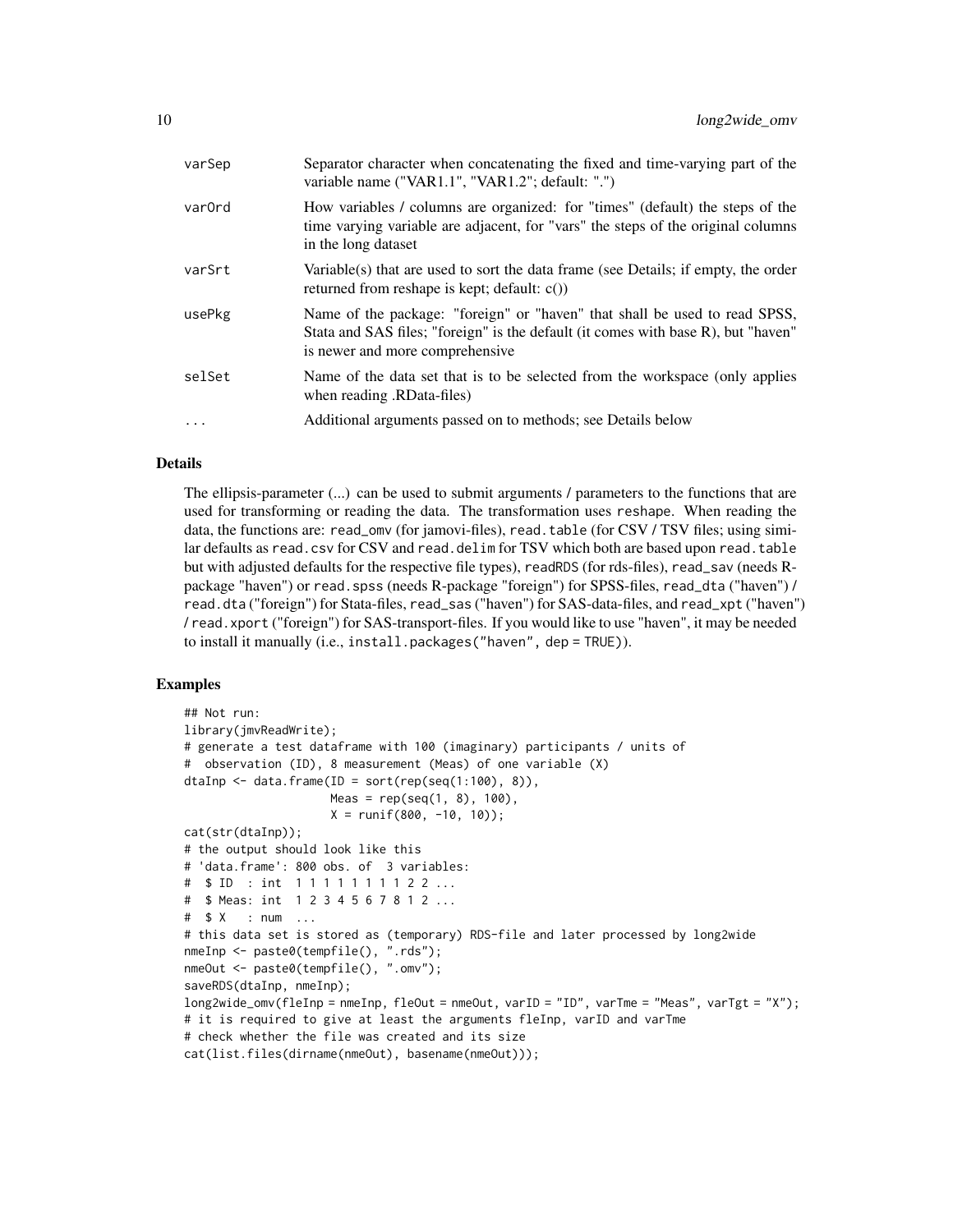```
# -> "file[...].omv" ([...] contains a random combination of numbers / characters
cat(file.info(nmeOut)$size);
# -> 6200 (approximate size; size may differ in every run [in dependence of
# how well the generated random data can be compressed])
cat(str(read_omv(nmeOut, sveAtt = FALSE)));
# the data set is now transformed into wide (and each the measurements is now
# indicated as a suffix to X; X.1, X.2, ...)
# 'data.frame': 100 obs. of 9 variables:
# $ ID : int 1 2 3 4 5 6 7 8 9 10 ...
# ..- attr(*, "jmv-id")= logi TRUE
# ..- attr(*, "missingValues")= list()
# $ X.1: num ...
# ..- attr(*, "missingValues")= list()
# $ X.2: num ...
# ..- attr(*, "missingValues")= list()
# $ X.3: num ...
# ..- attr(*, "missingValues")= list()
# $ X.4: num ...
# ..- attr(*, "missingValues")= list()
# $ X.5: num ...
# ..- attr(*, "missingValues")= list()
# $ X.6: num ...
# ..- attr(*, "missingValues")= list()
# $ X.7: num ...
# ..- attr(*, "missingValues")= list()
# $ X.8: num ...
# ..- attr(*, "missingValues")= list()
unlink(nmeInp);
unlink(nmeOut);
## End(Not run)
```
merge\_cols\_omv *Merges two or more data files by adding the content of other input files as columns to the first input file and outputs them as files for the statistical spreadsheet 'jamovi' (www.jamovi.org)*

#### **Description**

Merges two or more data files by adding the content of other input files as columns to the first input file and outputs them as files for the statistical spreadsheet 'jamovi' (www.jamovi.org)

#### Usage

```
merge_cols_omv(
 fleInp = c(),
 fleOut = ",
  typMrg = c("outer", "inner", "left", "right"),
```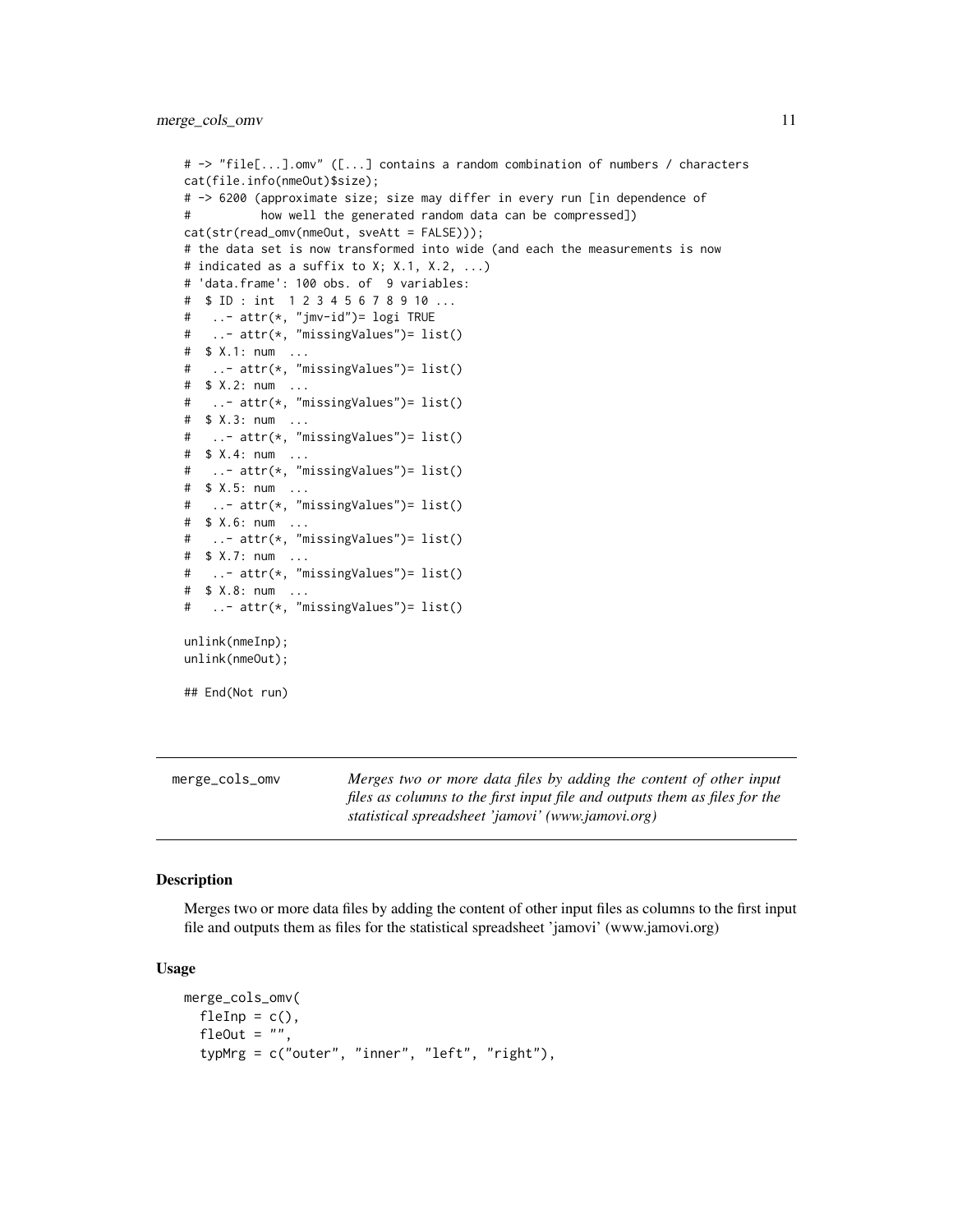```
varBy = list(),
  varSrt = c(),
  usePkg = c("foreign", "haven"),
  self = ""....
\mathcal{L}
```
#### Arguments

| fleInp    | vector with the file names of the input files (including the path, if required;<br>$c("FILE_N1.0mv", "FILE_N2.0mv'); default: c()$ ; can be any supported file<br>type, see Details below             |
|-----------|-------------------------------------------------------------------------------------------------------------------------------------------------------------------------------------------------------|
| fle0ut    | Name of the data file to be written (including the path, if required; "FILE_OUT.omv";<br>default: ""); if empty, the data frame with the added columns is returned as vari-<br>able (but not written) |
| typMrg    | Type of merging operation: "outer" (default), "inner", "left" or "right"; see De-<br>tails below                                                                                                      |
| varBy     | Name of the variable by which the data sets are matched, can either be a string,<br>a character or a list (see Details below; default: list())                                                        |
| varSrt    | Variable(s) that are used to sort the data frame (see Details; if empty, the order<br>after merging is kept; default: $c()$                                                                           |
| usePkg    | Name of the package: "foreign" or "haven" that shall be used to read SPSS,<br>Stata and SAS files; "foreign" is the default (it comes with base R), but "haven"<br>is newer and more comprehensive    |
| selSet    | Name of the data set that is to be selected from the workspace (only applies<br>(RData-files) when reading .RData-files                                                                               |
| $\ddotsc$ | Additional arguments passed on to methods; see Details below                                                                                                                                          |
|           |                                                                                                                                                                                                       |

#### Details

There are four different types of merging operations: "outer" keeps all cases (but columns in the resulting data set may be empty if they did not contain values in same input data sets), "inner" keeps only those cases where all datasets contain the same value in the matching variable, for "left" all cases from the first data set in fleInp are kept (whereas cases that are only contained in input data set two or higher are dropped), for "right" all cases from the second (or any higher) data set in fleInp are kept. The behaviour of "left" and "right" may be somewhat difficult to predict in case of merging several data sets, therefore "outer" might be a safer choice if several data sets are merged. The variable that is used for matching (varBy) can either be a string (if all datasets contain a matching variable with the same name), a character vector (containing several matching variables that are the same for all data sets) or a list with the same length as fleInp. In the latter case, each cell of that list can again contain either a string (one matching variable for each data set in fleInp) or a character vector (several matching variables for each data set in fleInp; NB: all character vectors in the cells of the list must have the same length as it is necessary to always use the same number of matching variables when merging). The ellipsis-parameter (...) can be used to submit arguments / parameters to the functions that are used for merging or reading the data. Adding columns uses merge. When reading the data, the functions are: read\_omv (for jamovi-files), read.table (for CSV / TSV files; using similar defaults as read.csv for CSV and read.delim for TSV which both are based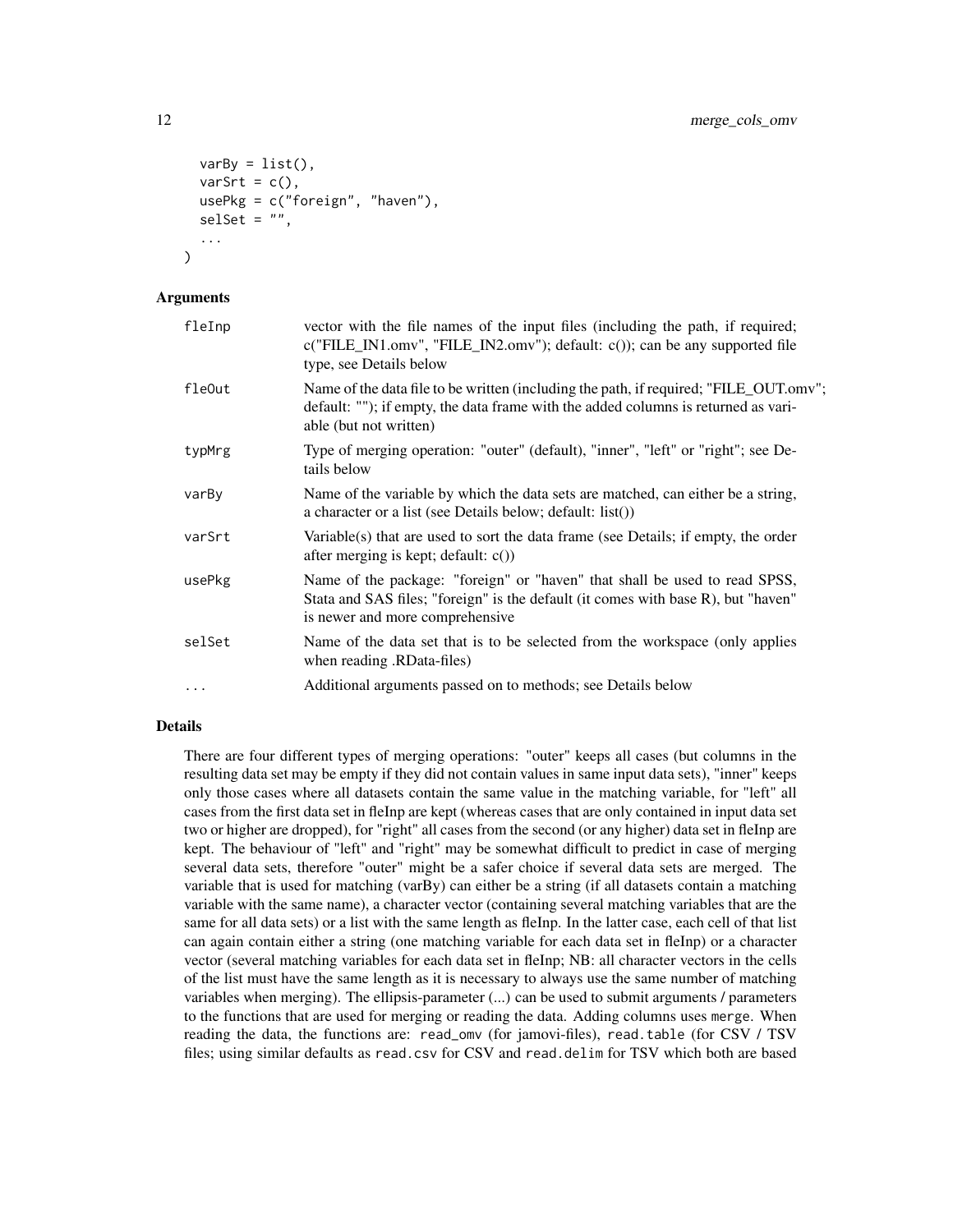upon read.table but with adjusted defaults for the respective file types), readRDS (for rds-files), read\_sav (needs R-package "haven") or read.spss (needs R-package "foreign") for SPSS-files, read\_dta ("haven") / read.dta ("foreign") for Stata-files, read\_sas ("haven") for SAS-data-files, and read\_xpt ("haven") / read.xport ("foreign") for SAS-transport-files. If you would like to use "haven", it may be needed to install it manually (i.e., install.packages("haven", dep = TRUE)).

#### Value

a data frame (if fleOut is empty) with where the columns of all input data sets (in the files given to fleInp) are concatenated

#### Examples

```
## Not run:
library(jmvReadWrite);
dtaInp <- bfi_sample2;
nmeInp <- paste0(tempfile(), "_", 1:3, ".rds");
nmeOut <- paste0(tempfile(), ".omv");
for (i in seq_along(nmeInp)) {
    saveRDS(setNames(dtaInp, c("ID", paste0(names(dtaInp)[-1], "_", i))), nmeInp[i]);
}
# save dtaInp three times (i.e., the length of nmeInp), adding "_+" + 1 ... 3 as index
# to the data variables (A1 ... 05, gender, age \rightarrow A1_1, ...)
merge_cols_omv(fleInp = nmeInp, fleOut = nmeOut, varBy = "ID");
cat(file.info(nmeOut)$size);
# -> 12518 (size may differ on different OSes)
dtaOut <- read_omv(nmeOut, sveAtt = FALSE);
# read the data set where the three original datasets were added as columns and show
# the variable names
cat(names(dtaOut));
cat(names(dtaInp));
# compared to the input data set, we have the same names (expect for "ID" which was
# used for matching and that each variable had added an indicator from which data
# set they came)
cat(dim(dtaInp), dim(dtaOut));
# the first dimension of the data sets (rows) stayed the same (250), whereas the
# second dimension is now approx. three times as large (28 -> 82):
# 28 - 1 (for "ID") = 27 * 3 + 1 (for "ID") = 82
cat(colMeans(dtaInp[2:11]));
cat(colMeans(dtaOut[2:11]));
# it's therefore not much surprise that the values of the column means for the first
# 10 variables of dtaInp and dtaOut are the same too
unlink(nmeInp);
unlink(nmeOut);
```
## End(Not run)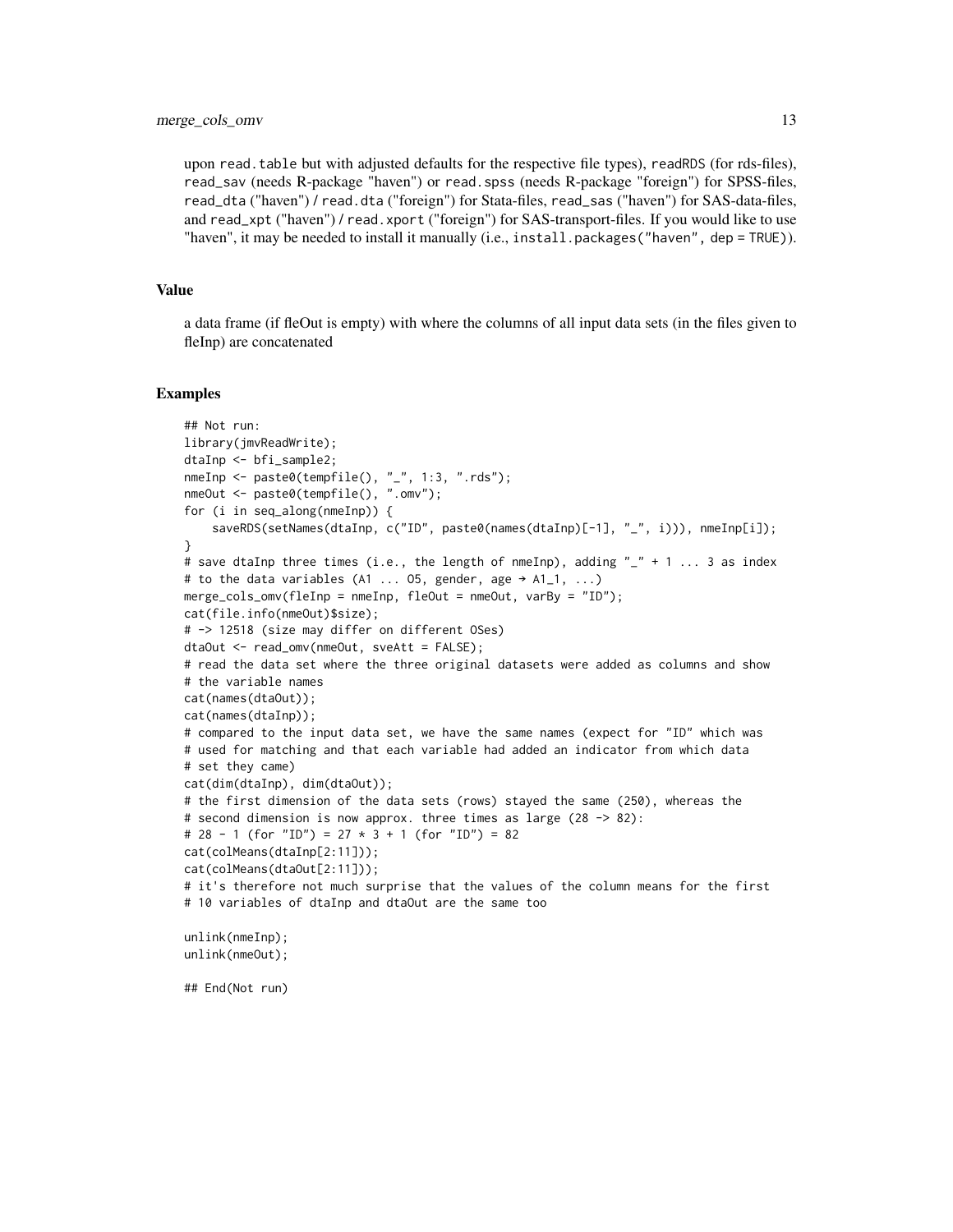<span id="page-13-0"></span>merge\_rows\_omv *Merges two .omv-files for the statistical spreadsheet 'jamovi' (www.jamovi.org) by adding the content of the second, etc. file(s) as rows to the first file*

#### Description

Merges two .omv-files for the statistical spreadsheet 'jamovi' (www.jamovi.org) by adding the content of the second, etc. file(s) as rows to the first file

#### Usage

```
merge_rows_omv(
 fleInp = c(),
 fleOut = ",
 typMrg = c("all", "common"),
 collnd = FALSE,rstRwN = TRUE,
 rmvDpl = FALSE,varSrt = c(),
 usePkg = c("foreign", "haven"),
 self = "",...
)
```

| fleInp | Vector with file names (including the path, if required) of the data files to be<br>read (c("FILE1.omv", "FILE2.omv"); default: $c()$ ; can be any supported file<br>type, see Details below          |
|--------|-------------------------------------------------------------------------------------------------------------------------------------------------------------------------------------------------------|
| fle0ut | Name of the data file to be written (including the path, if required; "FILE_OUT.omv";<br>default: ""); if empty, the data frame with the added columns is returned as vari-<br>able (but not written) |
| typMrg | Type of merging operation: "all" (default) or "common"; see also Details                                                                                                                              |
| colInd | Add a column with an indicator (the basename of the file minus the extension)<br>marking from which input data set the respective rows are coming (default:<br>FALSE)                                 |
| rstRwN | Reset row names (i.e., do not keep the row names of the original input data sets<br>but number them consecutively - one to the row number of all input data sets<br>added up; default: TRUE)          |
| rmvDpl | Remove duplicated rows (i.e., rows with the same content as a previous row in<br>all columns; default: FALSE)                                                                                         |
| varSrt | Variable(s) that are used to sort the data frame (see Details; if empty, the order<br>after merging is kept; default: $c()$                                                                           |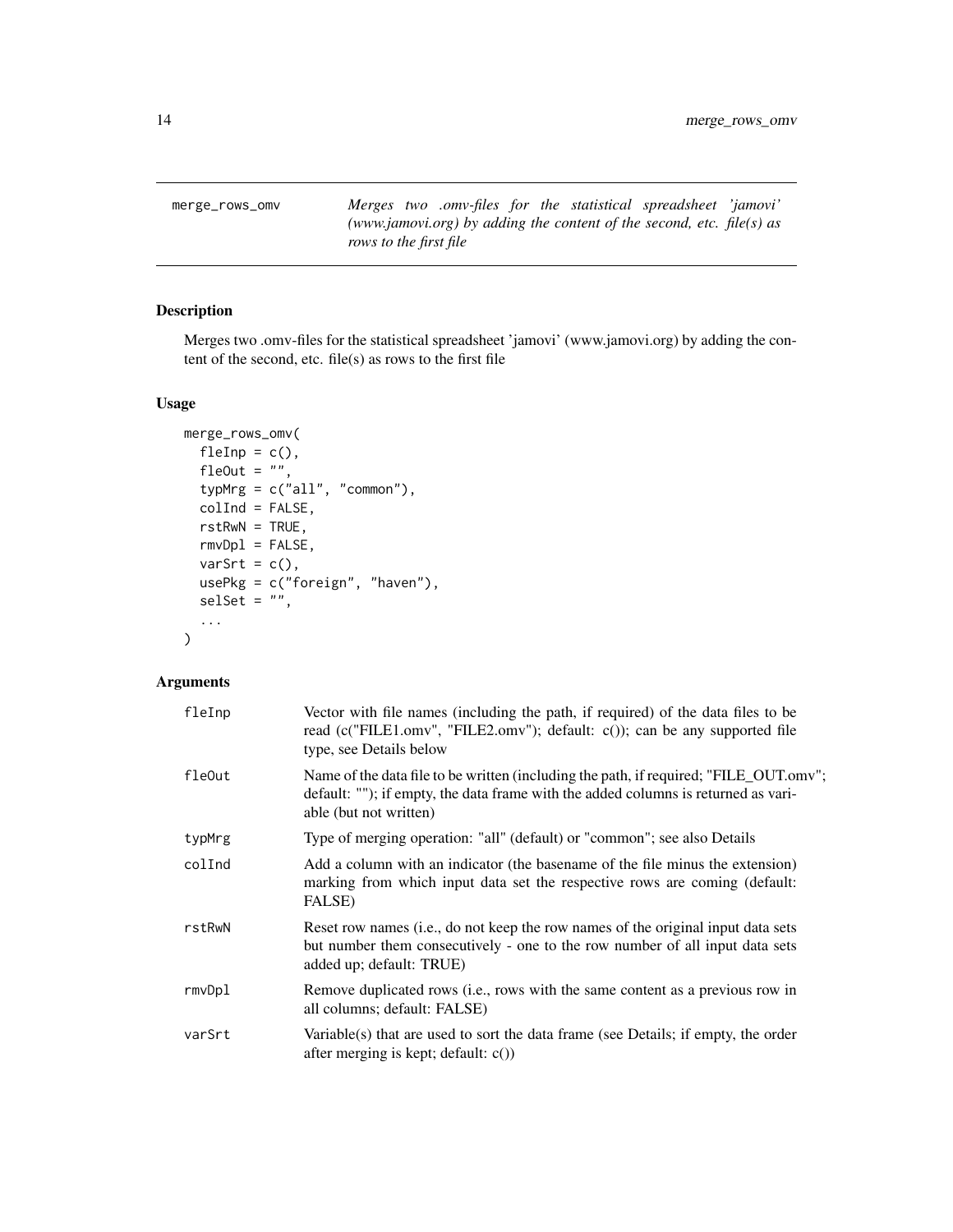| usePkg   | Name of the package: "foreign" or "haven" that shall be used to read SPSS,<br>Stata and SAS files; "foreign" is the default (it comes with base R), but "haven"<br>is newer and more comprehensive |
|----------|----------------------------------------------------------------------------------------------------------------------------------------------------------------------------------------------------|
| selSet   | Name of the data set that is to be selected from the workspace (only applies<br>(RData-files) when reading.                                                                                        |
| $\cdots$ | Additional arguments passed on to methods; see Details below                                                                                                                                       |

#### Details

The different types of merging operations: "all" keeps all existing variables / columns that are contained in any of the input data sets and fills them up with NA where the variable / column doesn't exist in a input data set. "common" only keeps the variables / columns that are common to all input data sets (i.e., that are contained in all data sets). The ellipsis-parameter can be used to submit arguments / parameters to the functions that are used for merging or reading the data. The merging operation uses rbind. When reading the data, the functions are: read\_omv (for jamovi-files), read.table (for CSV / TSV files; using similar defaults as read.csv for CSV and read.delim for TSV which both are based upon read. table but with adjusted defaults for the respective file types), readRDS (for rds-files), read\_sav (needs R-package "haven") or read.spss (needs R-package "foreign") for SPSS-files, read\_dta ("haven") / read.dta ("foreign") for Stata-files, read\_sas ("haven") for SASdata-files, and read\_xpt ("haven") / read.xport ("foreign") for SAS-transport-files. If you would like to use "haven", it may be needed to install it manually (i.e., install.packages("haven", dep = TRUE)).

#### Value

a data frame (if fleOut is empty) with where the rows of all input data sets (i.e., the files given in the fleInp-argument) are concatenated

```
## Not run:
library(jmvReadWrite);
dtaInp <- bfi_sample2;
nmeInp <- paste0(tempfile(), "_", 1:3, ".rds");
nmeOut <- paste0(tempfile(), ".omv");
for (i in seq_along(nmeInp)) saveRDS(dtaInp[-i - 1], nmeInp[i]);
# save dtaInp three times (i.e., the length of nmeInp), removing one data columns in
# each data set (for demonstration purposes, A1 in the first, A2 in the second, ...)
merge_rows_omv(fleInp = nmeInp, fleOut = nmeOut, colInd = TRUE);
cat(file.info(nmeOut)$size);
# -> 6768 (size may differ on different OSes)
dtaOut <- read_omv(nmeOut, sveAtt = FALSE);
# read the data set where the three original datasets were added as rows and show
# the variable names
cat(names(dtaInp));
cat(names(dtaOut));
# compared to the input data set, we have the same variable names; fleInd (switched
# on by colInd = TRUE and showing from which data set the rows are coming from) is
# new and A1 is moved to the end of the list (the "original" order of variables may
# not always be preserved and columns missing from at least one of the input data
```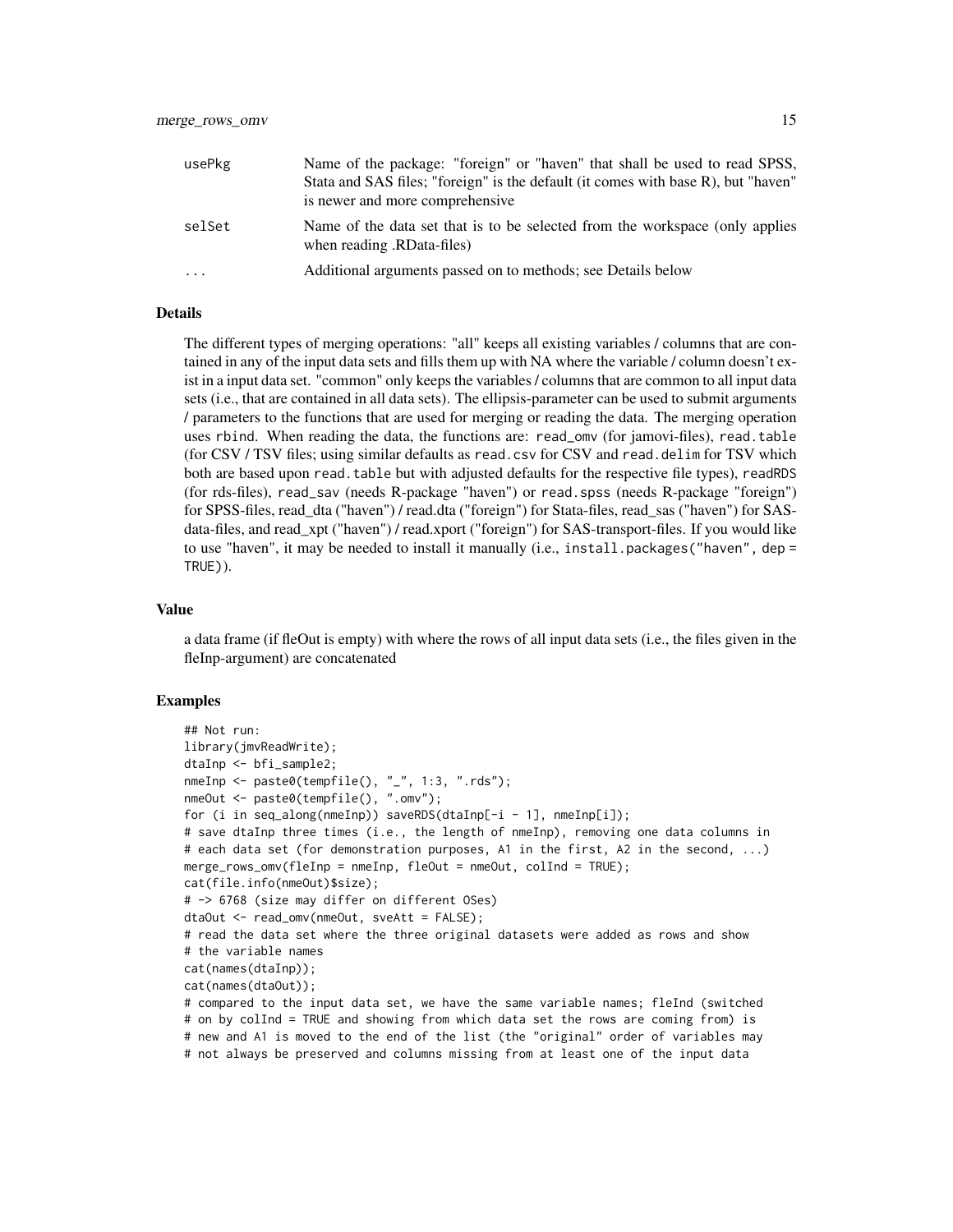```
# sets may be added at the end)
cat(dim(dtaInp), dim(dtaOut));
# the first dimension of the data sets (rows) is now three times of that of the input
# data set (250 -> 750), the second dimension (columns / variables) is increased by 1
# (for "fleInd")
merge_rows_omv(fleInp = nmeInp, fleOut = nmeOut, typMrg = "common");
# the argument typMrg = "common" removes the columns that are not present in all of
# the input data sets (i.e., A1, A2, A3)
dtaOut <- read_omv(nmeOut, sveAtt = FALSE);
# read the data set where the three original datasets were added as rows and show
# the variable names
cat(names(dtaInp));
cat(names(dtaOut));
# compared to the input data set, the variables that were missing in at least one
# data set (i.e., "A1", "A2" and "A3") are removed
cat(dim(dtaInp), dim(dtaOut));
# the first dimension of the data sets (rows) is now three times of that of the
# input data set (250 -> 750), the second dimension (columns / variables) is
# reduced by 3 (i.e., "A1", "A2", "A3")
unlink(nmeInp);
unlink(nmeOut);
## End(Not run)
```

| read omv |                    |  |  | Read files created of the statistical spreadsheet 'jamovi' |  |
|----------|--------------------|--|--|------------------------------------------------------------|--|
|          | (www.javamovi.org) |  |  |                                                            |  |

#### Description

Read files created of the statistical spreadsheet 'jamovi' (www.jamovi.org)

#### Usage

```
read_omv(
  fleInp = "",
 useFlt = FALSE,rmMsVI = FALSE,sveAtt = TRUE,getSyn = FALSE,
 getHTM = FALSE
\lambda
```

```
fleInp Name (including the path, if required) of the 'jamovi'-file to be read ("FILE-
                NAME.omv"; default: "")
```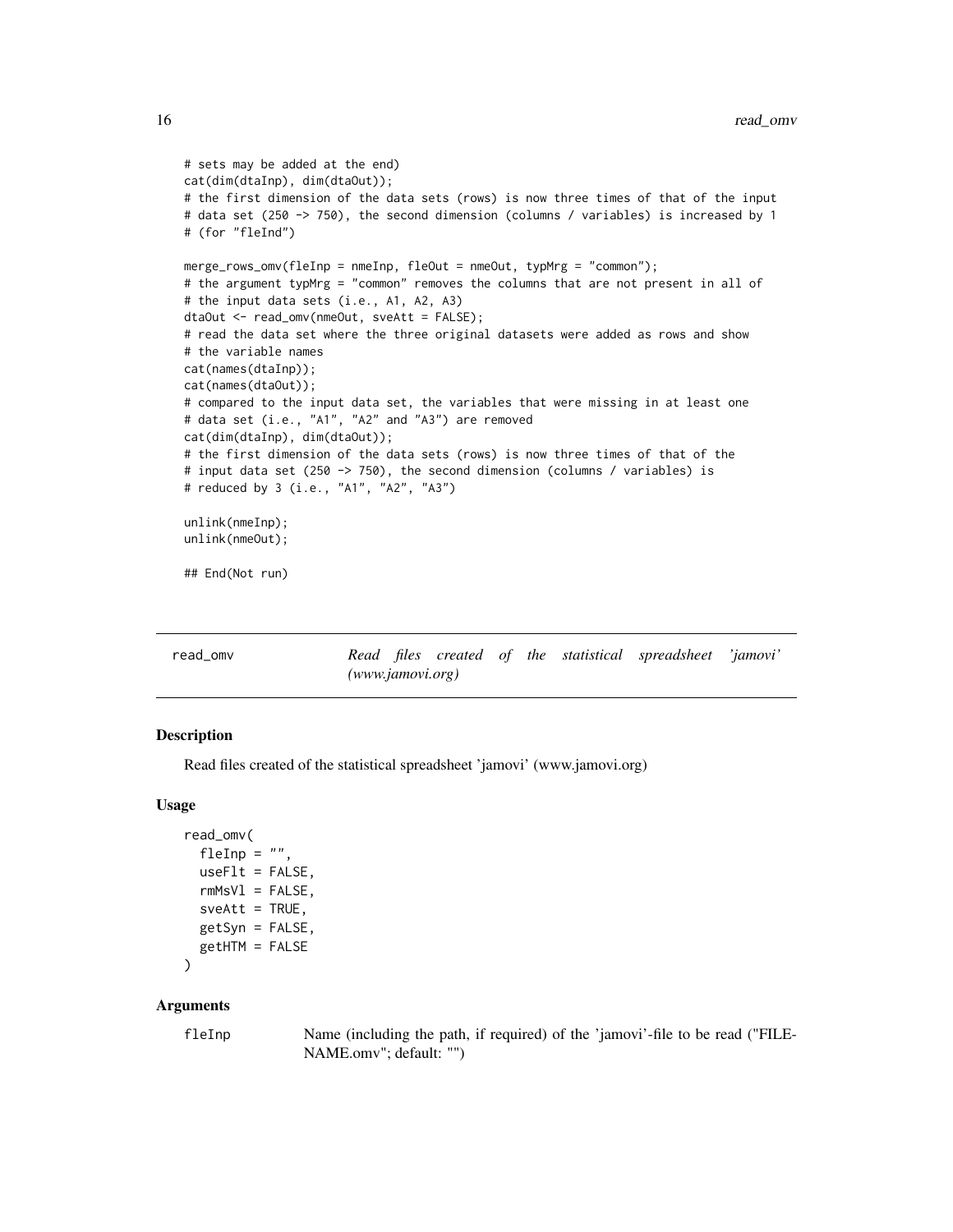#### <span id="page-16-0"></span>sort\_omv 17

| useFlt | Apply filters (remove the lines where the filter is set to 0; default: FALSE)?                                                      |
|--------|-------------------------------------------------------------------------------------------------------------------------------------|
| rmMsVl | Remove values defined as missing values (replace them with NA; default: FALSE)?                                                     |
| sveAtt | Store attributes that are not required in the data set (if you want to write the same<br>data set using write omv; default: FALSE)? |
| getSyn | Extract syntax from the analyses in the 'jamovi'-file and store it in the attribute<br>"syntax" (default: FALSE)?                   |
| getHTM | Store index.html in the attribute "HTML" (default: FALSE)?                                                                          |

#### Value

data frame (can be directly used with functions included in the R-package 'jmv' and syntax from 'jamovi'; also compatible with the format of the R-package "foreign")

#### Examples

```
## Not run:
library(jmvReadWrite);
fleOMV <- system.file("extdata", "ToothGrowth.omv", package = "jmvReadWrite");
data <- read_omv(fleInp = fleOMV, getSyn = TRUE);
# if the syntax couldn't be extracted, an empty list - length = 0 - is returned,
# otherwise, the commands are shown and the first analysis is run, with the output
# from the second analysis being assigned to the variable result
if (length(attr(data, "syntax")) >= 1) {
   print(attr(data, "syntax"));
    # the print-function is only used to force devtools::run_examples() to show output
   eval(parse(text=paste0("result = ", attr(data, "syntax")[[1]])));
   # without assigning the output to a variable, the command would be:
   # eval(parse(text=attr(data, "syntax")[[1]]))
   print(names(result));
   print(result$main);
    # -> "main" "assump" "contrasts" "postHoc" "emm" "residsOV"
    # (the names of the six output tables)
}
```

```
## End(Not run)
```
sort\_omv *Sort data (using one or more variables) in .omv-files for the statistical spreadsheet 'jamovi' (www.jamovi.org)*

#### **Description**

Sort data (using one or more variables) in .omv-files for the statistical spreadsheet 'jamovi' (www.jamovi.org)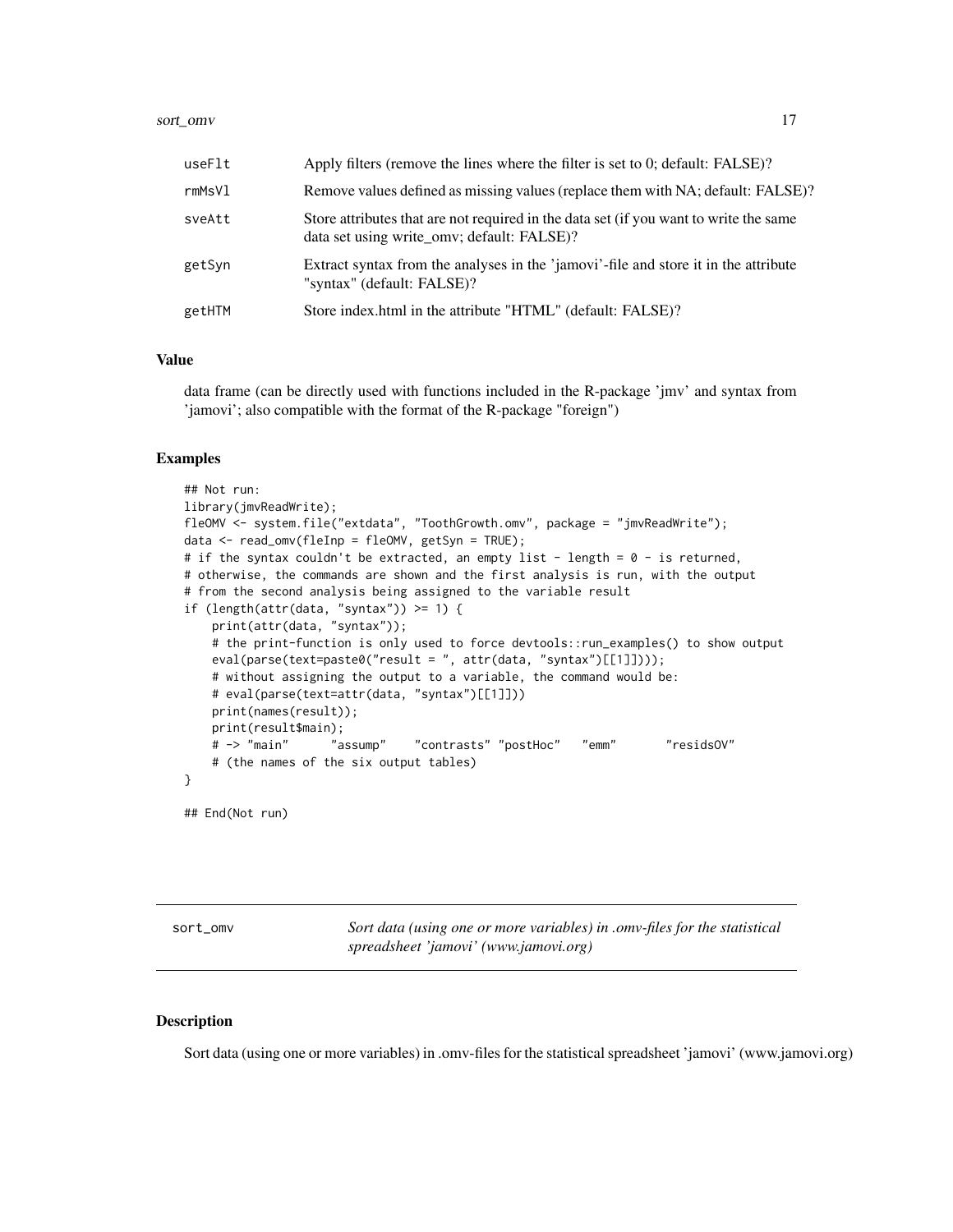#### Usage

```
sort_omv(
  fleInp = c(),
  fleOut = ",
 varSrt = c(),
 usePkg = c("foreign", "haven"),
  self = ""....
\lambda
```
#### Arguments

| fleInp    | Name (including the path, if required) of the data file to be read ("FILENAME.ext";<br>default: ""); can be any supported file type, see Details below                                             |
|-----------|----------------------------------------------------------------------------------------------------------------------------------------------------------------------------------------------------|
| fle0ut    | Name (including the path, if required) of the data file to be written ("FILE-<br>NAME.omv"; default: ""); if empty, the extension of fleInp is replaced with<br>" sorted(file extension -> .omv)"  |
| varSrt    | Variable(s) that are used to sort the data frame (see Details; default: $c()$ )                                                                                                                    |
| usePkg    | Name of the package: "foreign" or "haven" that shall be used to read SPSS,<br>Stata and SAS files; "foreign" is the default (it comes with base R), but "haven"<br>is newer and more comprehensive |
| selSet    | Name of the data set that is to be selected from the workspace (only applies<br>(RData-files) when reading.                                                                                        |
| $\ddotsc$ | Additional arguments passed on to methods; see Details below                                                                                                                                       |

#### Details

varSrt can be either a character or a character vector (with one or more variables respectively). The sorting order for a particular variable can be inverted with preceding the variable name with "-". Please note that this doesn't make sense and hence throws a warning for certain variable types (e.g., factors). The ellipsis-parameter can be used to submit arguments / parameters to the functions that are used for reading the data. These are: read\_omv (for jamovi-files), read.table (for CSV / TSV files; using similar defaults as read.csv for CSV and read.delim for TSV which both are based upon read.table but with adjusted defaults for the respective file types), readRDS (for rds-files), read\_sav (needs R-package "haven") or read.spss (needs R-package "foreign") for SPSS-files, read\_dta ("haven") / read.dta ("foreign") for Stata-files, read\_sas ("haven") for SAS-data-files, and read\_xpt ("haven") / read.xport ("foreign") for SAS-transport-files. If you would like to use "haven", it may be needed to install it manually (i.e., install.packages("haven", dep = TRUE)).

```
## Not run:
library(jmvReadWrite);
fleOMV <- system.file("extdata", "AlbumSales.omv", package = "jmvReadWrite");
fleTmp <- paste0(tempfile(), ".omv");
sort_omv(fleInp = fleOMV, fleOut = fleTmp, varSrt = "Image");
dtaFrm <- read_omv(fleInp = fleTmp);
cat(dtaFrm$Image);
```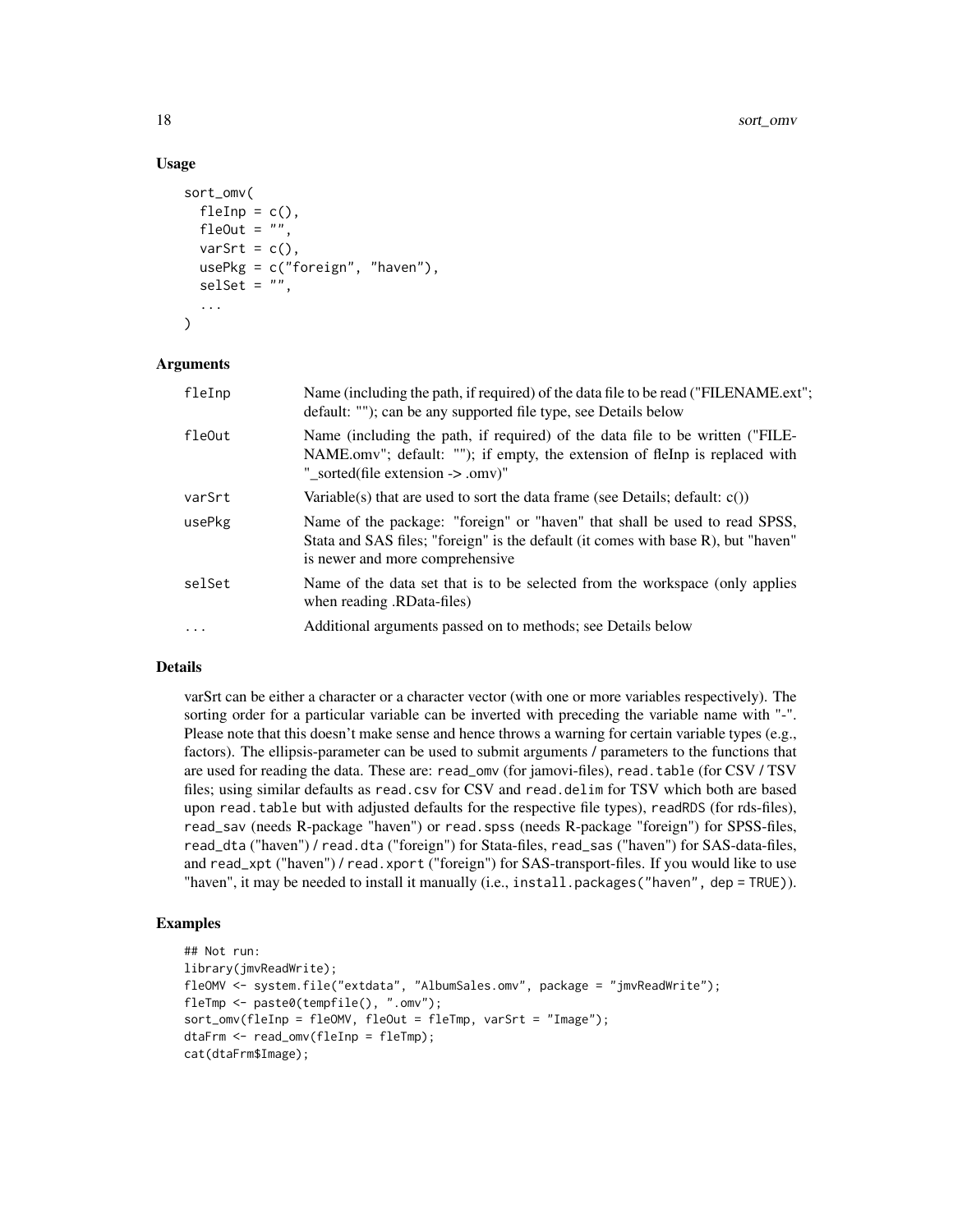#### <span id="page-18-0"></span>ToothGrowth 19

```
# shows that the variable "Image" is sorted in ascending order
cat(is.unsorted(dtaFrm$Image));
# is.unsorted (which checks for whether the variable is NOT sorted) returns FALSE
sort_omv(fleInp = fleOMV, fleOut = fleTmp, varSrt = "-Image");
# variables can also be sorted in descending order by preceding them with "-"
dtaFrm <- read_omv(fleInp = fleTmp);
cat(dtaFrm$Image);
# shows that the variable "Image" is now sorted in descending order
cat(is.unsorted(dtaFrm$Image));
# this first returns TRUE (the variable is not in ascending order, i.e., unsorted)
cat(is.unsorted(-dtaFrm$Image));
# if the sign of the variable is changed, it returns FALSE (i.e., the variable is
# NOT unsorted)
unlink(fleTmp);
```
## End(Not run)

ToothGrowth *The Effect of Vitamin C on Tooth Growth in Guinea Pigs*

#### **Description**

The Effect of Vitamin C on Tooth Growth in Guinea Pigs

#### Usage

ToothGrowth

#### Format

A data.frame with 60 rows and 6 variables

ID integerID of the guinea pig

supp factorSupplement type (VC: Vitamin C or OJ: Orange juice)

supp2 factorTransformation of the supplement type (factor to numerical:  $VC = 1$ ;  $OJ = 2$ )

dose numericDose in grams / day

dose2 ordered factorDose in grams / day

len numericTooth length

logLen numericNatural logarithm of the tooth length (len)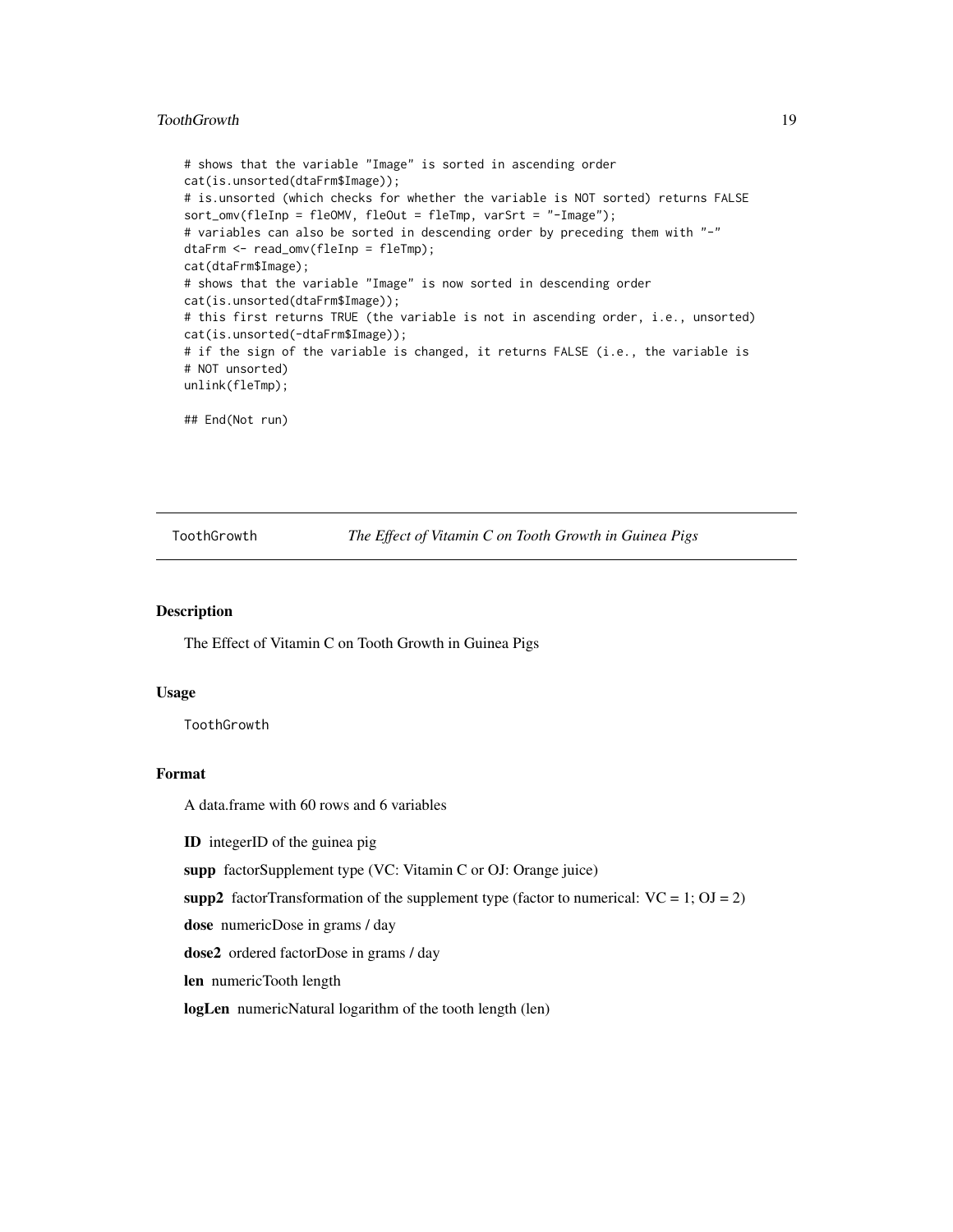<span id="page-19-0"></span>

#### Description

Converts .omv-files for the statistical spreadsheet 'jamovi' (www.jamovi.org) from wide to long format

#### Usage

```
wide2long_omv(
 fleInp = ",
 fleOut = ",
 varLst = c(),
 varSep = "."varID ="",
 varTme = "",
 varSrt = c(),
 usePkg = c("foreign", "haven"),
 selset = "",...
)
```

| fleInp | Name (including the path, if required) of the data file to be read ("FILENAME.omv";<br>default: ""); can be any supported file type, see Details below                                                  |
|--------|---------------------------------------------------------------------------------------------------------------------------------------------------------------------------------------------------------|
| fleOut | Name (including the path, if required) of the data file to be written ("FILE-<br>NAME.omv"; default: ""); if empty, FILENAME from fleInp is extended with<br>" long(file extension $\rightarrow$ .omv)" |
| varLst | List / set of variables that are to be transformed into single (time-varying) vari-<br>ables in long format (default: $c()$ )                                                                           |
| varSep | Character that separates the variables in varLst into a time-varying part and a part<br>that forms the variable name in long format ("." in "VAR.1", "VAR.2", default:<br>"." $)$                       |
| varID  | Name(s) of one or more variables that (is created to) identify the same group /<br>individual (if empty, "id" is added with row numbers identifying cases; default:<br>"")                              |
| varTme | Name of the variable that (is created to) differentiate multiple records from the<br>same group / individual (if empty, "time" is added with a marker for each time-<br>varying part; default: "")      |
| varSrt | Variable(s) that are used to sort the data frame (see Details; if empty, the order<br>returned from reshape is kept; default: $c()$                                                                     |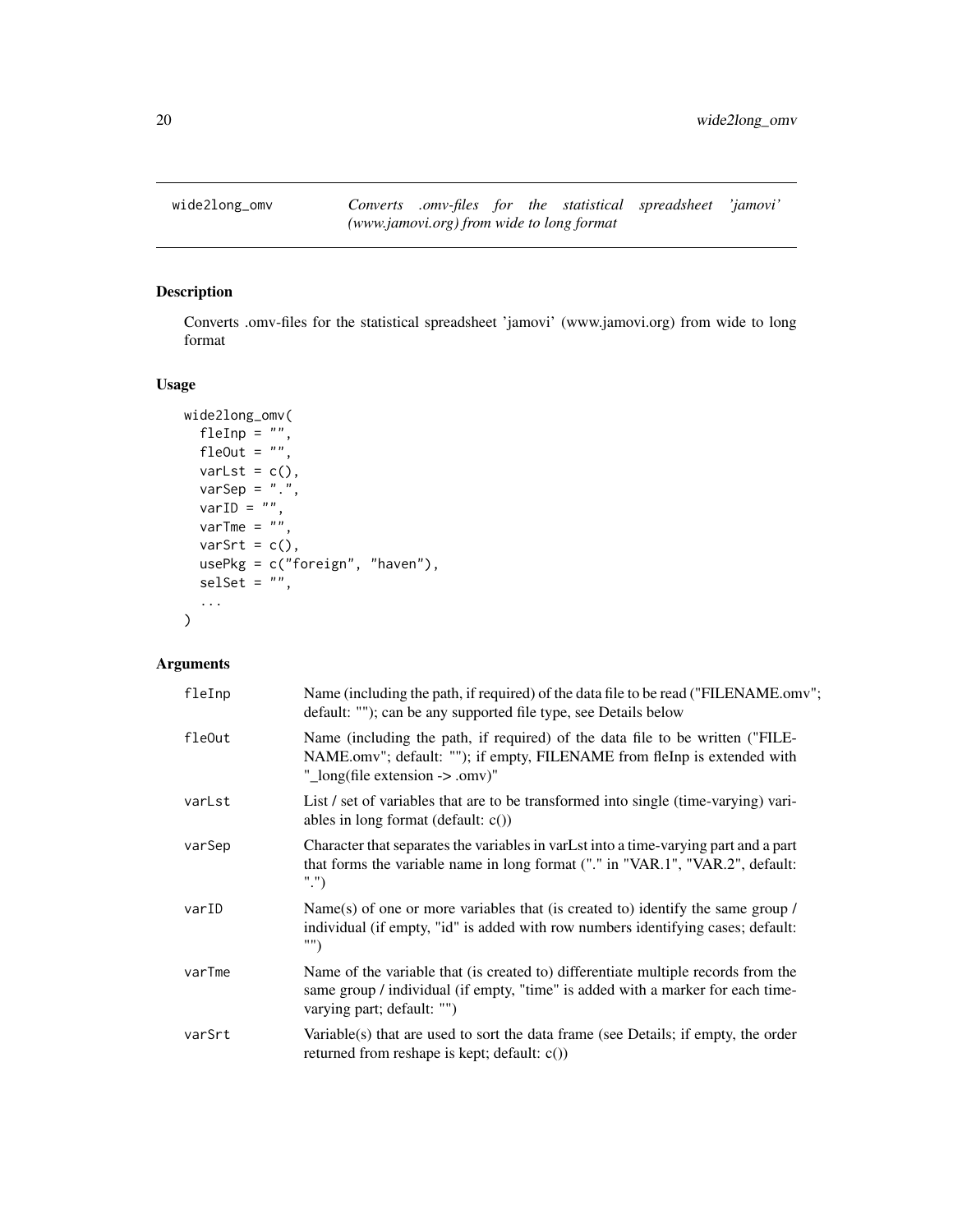| usePkg  | Name of the package: "foreign" or "haven" that shall be used to read SPSS,<br>Stata and SAS files; "foreign" is the default (it comes with base R), but "haven"<br>is newer and more comprehensive |
|---------|----------------------------------------------------------------------------------------------------------------------------------------------------------------------------------------------------|
| selSet  | Name of the data set that is to be selected from the workspace (only applies<br>(RData-files) when reading.                                                                                        |
| $\cdot$ | Additional arguments passed on to methods; see Details below                                                                                                                                       |

#### Details

If varLst is empty, it is tried to generate it using all variables in the data frame except those defined by varID. For further arguments, see the help for reshape (where varLst  $\sim$  varying, varSep  $\sim$  sep, varID  $\sim$  idvar, varTme  $\sim$  timevar). varSrt is a character vector containing column names that are used to sort the data frame before it is written. The ellipsis-parameter (...) can be used to submit arguments / parameters to the functions that are used for transforming or reading the data. The transformation uses reshape. When reading the data, the functions are: read\_omv (for jamovi-files), read.table (for CSV / TSV files; using similar defaults as read.csv for CSV and read.delim for TSV which both are based upon read.table but with adjusted defaults for the respective file types), readRDS (for rds-files), read\_sav (needs R-package "haven") or read.spss (needs R-package "foreign") for SPSS-files, read\_dta ("haven") / read.dta ("foreign") for Statafiles, read\_sas ("haven") for SAS-data-files, and read\_xpt ("haven") / read.xport ("foreign") for SAS-transport-files. If you would like to use "haven", it may be needed to install it manually (i.e., install.packages("haven", dep = TRUE)).

```
## Not run:
library(jmvReadWrite);
# generate a test dataframe with 100 (imaginary) participants / units of
# observation (ID), and 8 repeated measurements of variable (X.1, X.2, ...)
dtaInp \leq cbind(data.frame(ID = seq(1:100)),
                setNames(
                    as.data.frame(matrix(runif(800, -10, 10), nrow = 100)),
                   paste0("X.", 1:8)));
cat(str(dtaInp));
# 'data.frame': 100 obs. of 9 variables:
# $ ID : int 1 2 3 4 5 6 7 8 9 10 ...
# $ X.1: num ...
# $ X.2: num ...
# $ X.3: num ...
# $ X.4: num ...
# $ X.5: num ...
# $ X.6: num ...
# $ X.7: num ...
# $ X.8: num ...
# this data set is stored as (temporary) RDS-file and later processed by wide2long
nmeInp <- paste0(tempfile(), ".rds");
nmeOut <- paste0(tempfile(), ".omv");
saveRDS(dtaInp, nmeInp);
wide2long_omv(fleInp = nmeInp, fleOut = nmeOut, varID = "ID", varTme = "Meas",
    varLst = setdiff(names(dtaInp), "ID"), varSrt = c("ID", "Meas"));# it is required to give at least the arguments fleInp and varID
```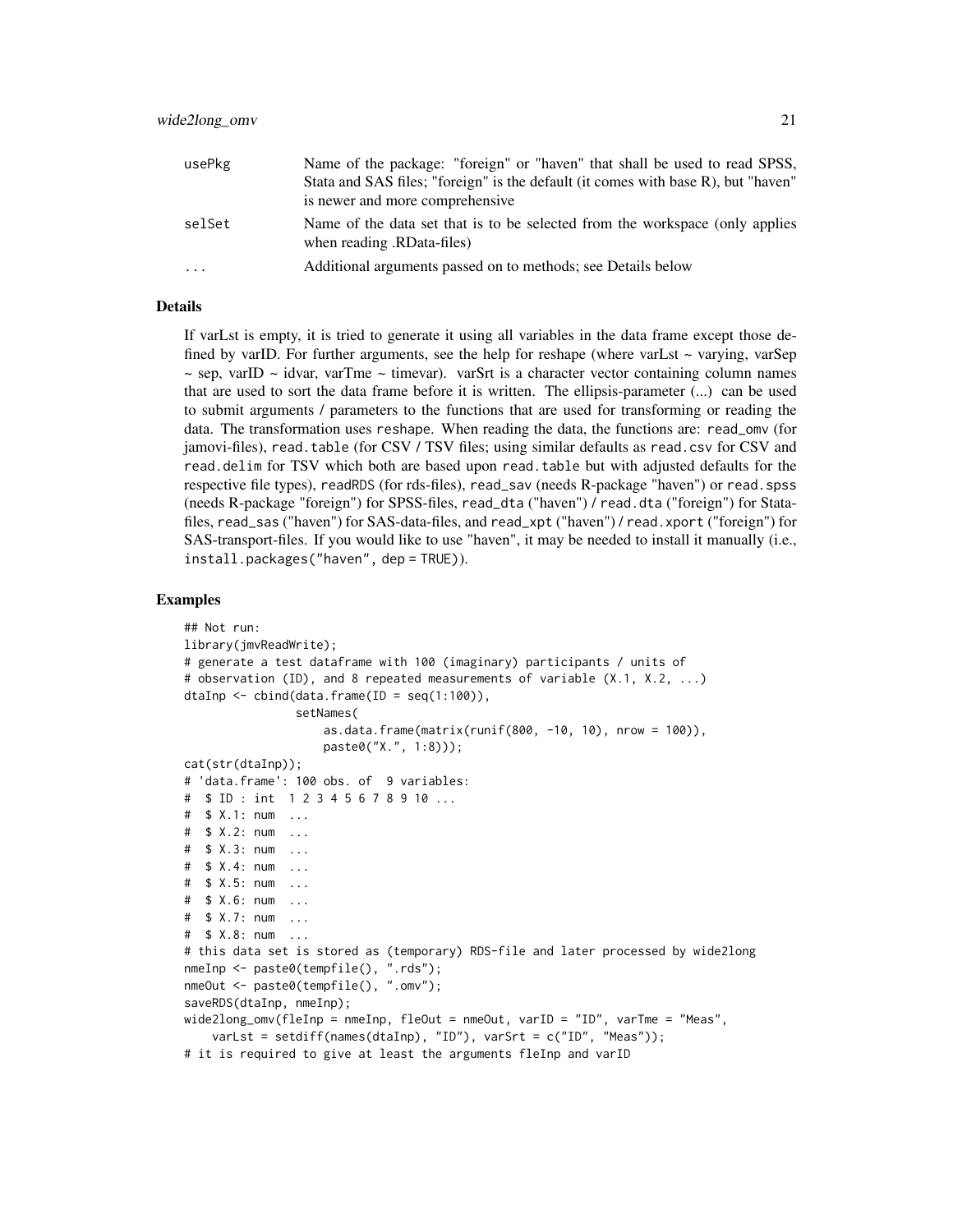```
# "reshape" then assigns all variables expect the variable defined by varID to
# varLst (but throws a warning)
# varSrt enforces sorting the data set after the transformation (sorted, the
# measurements within one person come after another; unsorted all measurements
# for one repetition would come after another)
# check whether the file was created and its size
cat(list.files(dirname(nmeOut), basename(nmeOut)));
# -> "file[...].omv" ([...] contains a random combination of numbers / characters
cat(file.info(nmeOut)$size);
# -> 6286 (approximate size; size may differ in every run [in dependence of how
# well the generated random data can be compressed])
cat(str(read_omv(nmeOut, sveAtt = FALSE)));
# the data set is now transformed into long (and each the measurements is now
# indicated by the "Meas")
# 'data.frame': 800 obs. of 3 variables:
# $ ID : int 1 1 1 1 1 1 1 1 2 2 ...
# ..- attr(*, "missingValues")= list()
# $ Meas: int 1 2 3 4 5 6 7 8 1 2 ...
# ..- attr(*, "missingValues")= list()
# $ X : num ...
# ..- attr(*, "missingValues")= list()
unlink(nmeInp);
unlink(nmeOut);
## End(Not run)
```
write\_omv *Write files to be used with the statistical spreadsheet 'jamovi' (www.jamovi.org)*

#### Description

Write files to be used with the statistical spreadsheet 'jamovi' (www.jamovi.org)

#### Usage

```
write_omv(dtaFrm = NULL, fleOut = "", retDbg = FALSE)
```

| dtaFrm | Data frame to be exported (default: NULL)                                       |
|--------|---------------------------------------------------------------------------------|
| fleOut | Name / position of the output file to be generated ("FILENAME.omv"; default:    |
| retDbg | Whether to return a list with debugging information (see Value; default: FALSE) |

<span id="page-21-0"></span>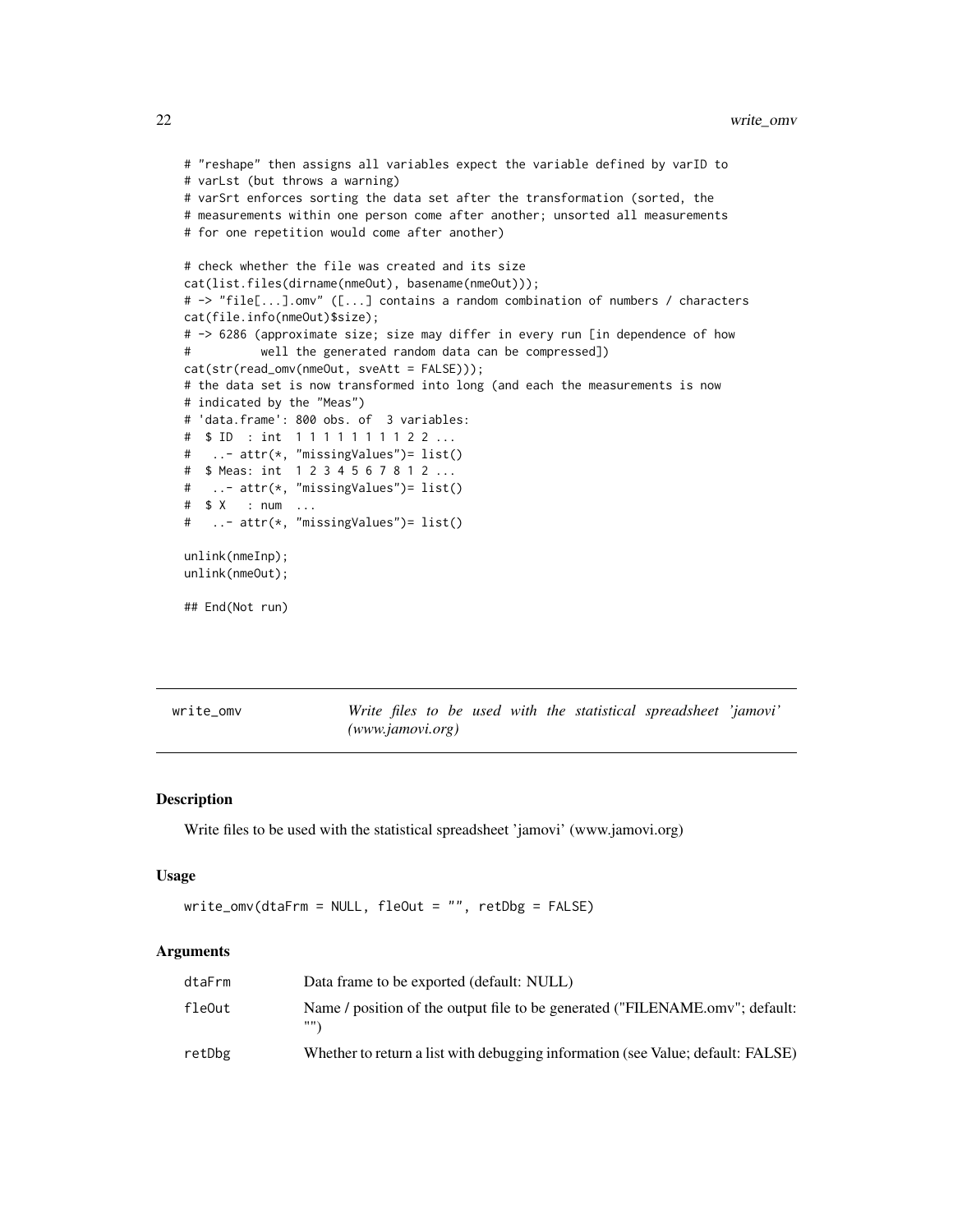#### write\_omv 23

#### Details

jamovi has a specific measurement level / type "ID" (in addition to the "standard" ones "Nominal", "Ordinal", and "Continuous"). "ID" is used for columns that contain some form of ID (e.g., a participant code). In order to set a variable of your data frame to "ID", you have to manually set an attribute jmv-id (e.g., attr(dtaFrm\$column, "jmv-id") = TRUE).

#### Value

a list (if retDbg  $=$  TRUE), containing the meta data (mtaDta, metadata.json in the OMV-file), the extended data (xtdDta, xdata.json in the OMV-file) and the original data frame (dtaFrm)

#### Examples

```
## Not run:
library(jmvReadWrite);
# use the data set "ToothGrowth" and, if it exists, write it as
# jamovi-file using write_omv()
data("ToothGrowth");
fleOMV <- paste0(tempfile(), ".omv");
# typically, one would use a "real" file name instead of tempfile(),
# e.g., "Data1.omv"
dtaDbg = write_omv(ToothGrowth, fleOMV, retDbg = TRUE);
print(names(dtaDbg));
# the print-function is only used to force devtools::run_examples()
# to show output
# -> "mtaDta" "xtdDta" "dtaFrm"
# returns a list with the metadata (mtaDta, e.g., column and data type),
# the extended data (xtdDta, e.g., variable lables), and the data frame
# (dtaFrm) the purpose of these variables is merely for checking (under-
# standing the file format) and debugging
# check whether the file was written to the disk, get the file informa-
# tion (size, etc.) and delete the file afterwards
print(list.files(dirname(fleOMV), basename(fleOMV)));
# -> "file[...].omv" ([...] is a combination of random numbers / characters
print(file.info(fleOMV)$size);
# -> 2199 (size may differ on different OSes)
unlink(fleOMV);
```
## End(Not run)